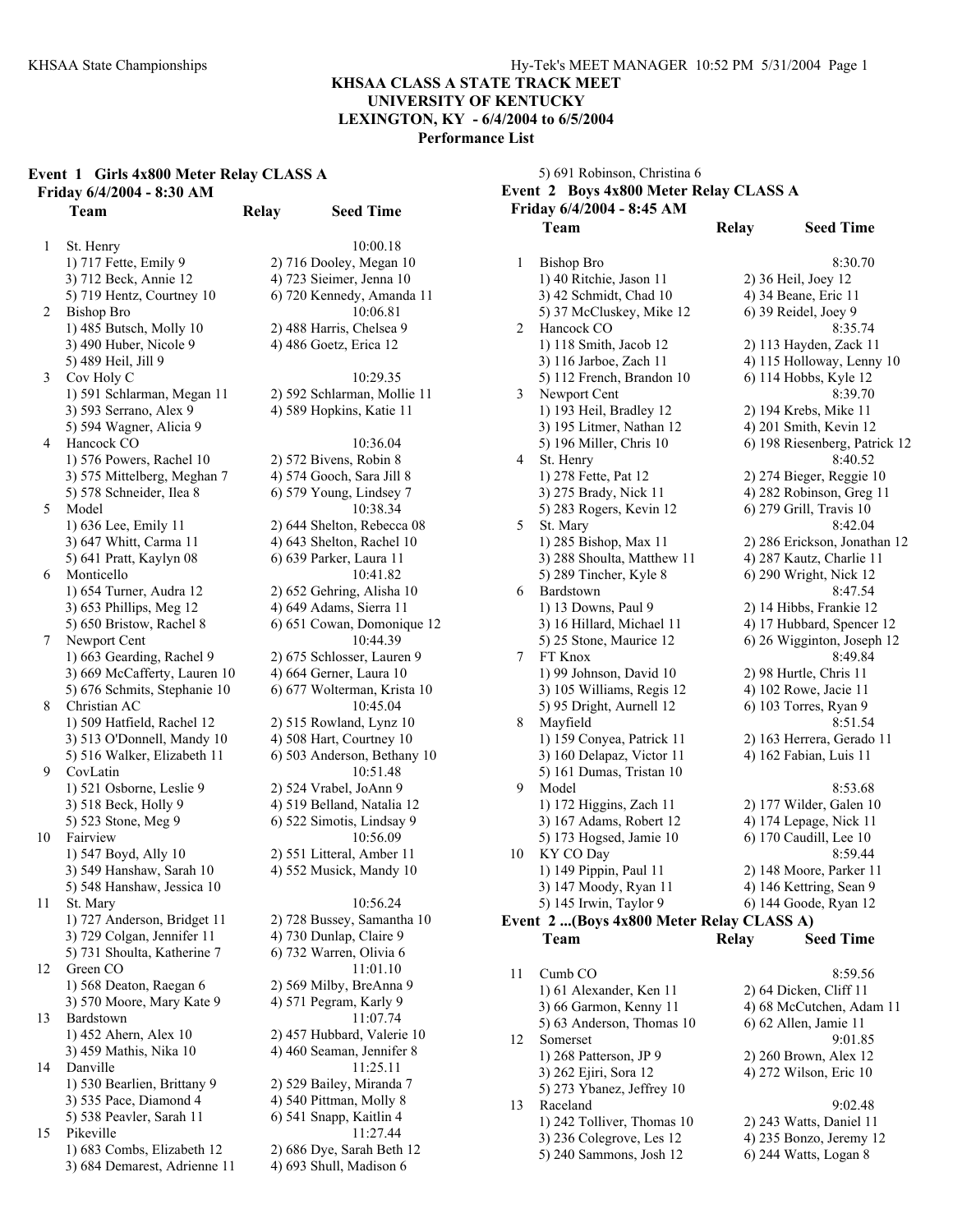## **KHSAA CLASS A STATE TRACK MEET UNIVERSITY OF KENTUCKY**

**LEXINGTON, KY - 6/4/2004 to 6/5/2004** 

**Performance List** 

| Time |                                                 |    |                             |         |      |
|------|-------------------------------------------------|----|-----------------------------|---------|------|
|      | <b>Name</b>                                     | Vr |                             | School  | Seed |
|      | Friday 6/4/2004 - 9:00 AM                       |    |                             |         |      |
|      | Event 3 Girls 100 Meter Hurdles CLASS A Prelims |    |                             |         |      |
|      | 5) 250 Robinson, Austin 9                       |    | 6) 249 Riddle, Matthew 11   |         |      |
|      | 3) 246 Bush, Johnny 7                           |    | 4) 251 Taylor, Travis 9     |         |      |
|      | 1) 248 LoVette, Daniel 9                        |    | 2) 247 Chinn, David 10      |         |      |
| 16   | Rose Hill                                       |    |                             | 9:15.26 |      |
|      | 3) 137 Adams, Aaron 10                          |    | 4) 139 Grimm, Chris 10      |         |      |
|      | 1) 142 White, Mark 10                           |    | 2) 138 Branham, Andrew 7    |         |      |
| 15   | <b>Jenkins</b>                                  |    |                             | 9.1144  |      |
|      | 3) 222 Marondo, Jett 11                         |    | 4) 232 Wheat, Seth 10       |         |      |
|      | 1) 216 Adkins, Brandon 10                       |    | 2) 226 Robertson, Chance 10 |         |      |
| 14   | Pikeville                                       |    |                             | 9:09.34 |      |
|      |                                                 |    |                             |         |      |

| 1  | 553 Preston, LaShea                                   |    | 12 Fairview     | 14.81 |
|----|-------------------------------------------------------|----|-----------------|-------|
| 2  | 507 Graham, Joellyn                                   | 12 | Christian AC    | 15.24 |
| 3  | 533 Miller, Shatoniah                                 | 12 | Danville        | 15.49 |
| 4  | 610 Gibbs, Beth                                       |    | 12 KY CO Day    | 16.14 |
| 5  | 713 Bird, Kasey                                       | 12 | St. Henry       | 16.60 |
| 6  | 555 Brown, Domonique                                  |    | 12 FT Knox      | 16.64 |
| 7  | 658 Mitchell, Laura                                   | 11 | Murray          | 16.84 |
| 8  | 471 Glenn, Maggie                                     | 10 | <b>Bellevue</b> | 16.92 |
| 9  | 623 Wirth, Jessie                                     | 10 | Ludlow          | 17.02 |
| 10 | 665 Klingenberg, Jessica                              | 11 | Newport Cent    | 17.05 |
| 11 | 594 Wagner, Alicia                                    | 9  | Cov Holy C      | 17.12 |
| 12 | 708 Cowan, Caiti                                      | 9  | Somerset        | 17.44 |
| 13 | 707 Sydnor, Von                                       | 12 | Russellville    | 17.44 |
| 14 | 639 Parker, Laura                                     | 11 | Model           | 18.04 |
| 15 | 600 Adams, Danielle                                   | 10 | Jenkins         | 19.64 |
| 16 | 587 Neace, Taylor                                     | 7  | Hazard          | 20.04 |
|    | <b>Event 4 Boys 110 Meter Hurdles CLASS A Prelims</b> |    |                 |       |
|    | Friday 6/4/2004 - 9:15 AM                             |    |                 |       |

|                | Name                                         | Yr |                   | School | Seed |
|----------------|----------------------------------------------|----|-------------------|--------|------|
| Time           |                                              |    |                   |        |      |
| 1              |                                              | 12 | Nicholas CO       | 14.68  |      |
| 2              | 204 Bretz, Ryan<br>234 Adkins, Josh          |    | 12 Raceland       | 14.80  |      |
| 3              |                                              |    |                   |        |      |
| 4              | 281 Navaro, Nate                             | 12 | St. Henry         | 15.07  |      |
|                | 31 Jackson, Billy                            | 9  | Bethlehem         | 15.84  |      |
| 5              | 70 Carter, Ben                               | 12 | Danville          | 15.90  |      |
| 6              | 72 Frye, Djuan                               | 12 | Danville          | 16.08  |      |
| 7              | 26 Wigginton, Joseph                         | 12 | Bardstown         | 16.14  |      |
| 8              | 58 Steele, Shawn                             | 12 | Crit CO           | 16.14  |      |
| 9              | 206 Florence, JD                             | 11 | Nicholas CO       | 16.79  |      |
| 10             | 38 O'Hara, Ryan                              | 11 | <b>Bishop Bro</b> | 16.80  |      |
| 11             | 299 Bolton, Dane                             | 10 | Trigg CO          | 17.04  |      |
| 12             | 24 Reed, Brandon                             | 11 | Bardstown         | 17.14  |      |
| 13             | 319 Hamblin, Chase                           |    | 9 Williamsburg    | 17.64  |      |
| 14             | 269 Pence, Josh                              | 10 | Somerset          | 18.44  |      |
| 15             | 218 Elkins, Brian                            | 11 | Pikeville         | 19.44  |      |
| 16             | 128 Blanton, Jerome                          |    | 10 Hazard         | 21.04  |      |
|                | Event 5 Girls 100 Meter Dash CLASS A Prelims |    |                   |        |      |
|                | Friday 6/4/2004 - 9:30 AM                    |    |                   |        |      |
|                | <b>Name</b>                                  | Yr |                   | School | Seed |
| Time           |                                              |    |                   |        |      |
| 1              | 534 Napier, Krystal                          | 11 | Danville          | 12.57  |      |
| $\overline{2}$ | 566 Smith, Sharika                           | 8  | Fulton CO         | 12.64  |      |

| 3  | 531 Brand, Kayla        |    | Danville          | 12.84 |
|----|-------------------------|----|-------------------|-------|
| 4  | 512 Nwachukwu, Jennifer | 8  | Christian AC      | 12.94 |
| 5  | 642 Renfro, Kara        | 12 | Model             | 12.94 |
| 6  | 612 Henry, Mary         | 11 | KY CO Day         | 12.94 |
| 7  | 498 Waters, Stephanie   | 12 | <b>Bishop Bro</b> | 13.07 |
| 8  | 470 Dodd, Nicole        | 12 | Bellevue          | 13.14 |
| 9  | 514 Read, Morgan        | 9  | Christian AC      | 13.14 |
| 10 | 668 Luttjohann, Lacey   | 10 | Newport Cent      | 13.22 |
| 11 | 581 Body, Amanda        | 11 | Harlan            | 13.34 |
| 12 | 680 Massie, Bree        | 8  | Paris             | 13.39 |
| 13 | 526 Jackson, Enchanta   | 11 | Cumb CO           | 13.44 |
| 14 | 657 Jackson, Adrianna   | 9  | Murray            | 13.64 |
| 15 | 605 Holbrook, Jessica   | 10 | Jenkins           | 13.94 |
| 16 | 682 Cline, Aylssa       | 10 | Pikeville         | 14.04 |

#### **Event 6 Boys 100 Meter Dash CLASS A Prelims**

**Friday 6/4/2004 - 9:40 AM** 

|      | Name                                                    | Yr             |                             | School | Seed |
|------|---------------------------------------------------------|----------------|-----------------------------|--------|------|
| Time |                                                         |                |                             |        |      |
| 1    | 238 Frisby, Anthony                                     | 12             | Raceland                    | 11.11  |      |
| 2    | 20 Obeng, Kwasi                                         | 10             | Bardstown                   | 11.14  |      |
| 3    | 81 Turner, Kelvin                                       | 11             | Danville                    | 11.21  |      |
| 4    | 215 Young, Michael                                      | 12             | Paris                       | 11.22  |      |
| 5    | 121 Dunn, Mark                                          | 12             | Harrodsburg                 | 11.25  |      |
| 6    | 211 Moss, Travis                                        | 12             | Owen CO                     | 11.30  |      |
| 7    | 33 Wilson, Darvell                                      | 12             | Bethlehem                   | 11.34  |      |
| 8    | 123 Jackson, Cory                                       | 9              | Harrodsburg                 | 11.38  |      |
| 9    | 54 Hill, Tim                                            | 11             | Crit CO                     | 11.54  |      |
| 10   | 300 Cavanaugh, D'Angelo                                 | 12             | Trigg CO                    | 11.64  |      |
| 11   | 219 Huffman, Chase                                      | 10             | Pikeville                   | 11.64  |      |
| 12   | 203 Williams, Timmy                                     |                | 12 Newport Cent             | 11.78  |      |
| 13   | 28 Adams, Lincoln                                       | 10             | Bellevue                    | 11.82  |      |
| 14   | 266 Newell, Scotty                                      | 10             | Somerset                    | 11.84  |      |
| 15   | 245 Daniels, Jason                                      | 12             | Red Bird                    | 12.04  |      |
| 16   | 212 Bass, Kyle                                          | 10             | Paintsville                 | 12.34  |      |
|      | $\sim$ $\sim$ $\sim$ $\sim$ $\sim$ $\sim$ $\sim$ $\sim$ | $\blacksquare$ | $\sim$ $\sim$ $\sim$ $\sim$ |        |      |

# **Event 7 Girls 4x200 Meter Relay CLASS A Prelims**

**Friday 6/4/2004 - 9:50 AM** 

**Team Relay Seed Time** 

| 1 | Bishop Bro                  | 1:48.64                      |
|---|-----------------------------|------------------------------|
|   | 1) 499 Weckbach, Lindsay 10 | 2) 492 Moore, Jamie 11       |
|   | 3) 486 Goetz, Erica 12      | 4) 498 Waters, Stephanie 12  |
|   |                             | 6) 488 Harris, Chelsea 9     |
| 2 | St. Henry                   | 1:49.49                      |
|   | 1) 711 Andrea, Price 10     | 2) 724 Spare, Stephanie 11   |
|   | 3) 712 Beck, Annie 12       | 4) 722 Lenhof, Lindsay 12    |
|   | 5) 725 Teipel, Stacie 10    | 6) 714 Davis, Ally 12        |
| 3 | Murray                      | 1:50.44                      |
|   | 1) 658 Mitchell, Laura 11   | 2) 655 Cunningham, Mallory 1 |
|   | 3) 657 Jackson, Adrianna 9  | 4) 656 Elliott, Danielle 9   |
| 4 | Newport Cent                | 1:50.52                      |
|   | 1) 662 Gardner, Paige 9     | 2) 674 Schiebel, Katie 9     |
|   | 3) 673 Schaber, Tricia 9    | 4) 668 Luttjohann, Lacey 10  |
|   | 5) 671 Murray, Brittany 9   | 6) 667 Litmer, Alex 11       |
| 5 | Christian AC                | 1:51.64                      |
|   | 1) 505 Forrest, Mason 10    | 2) 504 Flaherty, Lauren 12   |
|   | 3) 511 Marshall, Randi 9    | 4) 512 Nwachukwu, Jennifer 8 |
|   | 5) 509 Hatfield, Rachel 12  | 6) 514 Read, Morgan 9        |
| 6 | Bardstown                   | 1:52.54                      |
|   | 1) 458 Kimberland, Kenya 10 | 2) 462 Young, Tamecia 9      |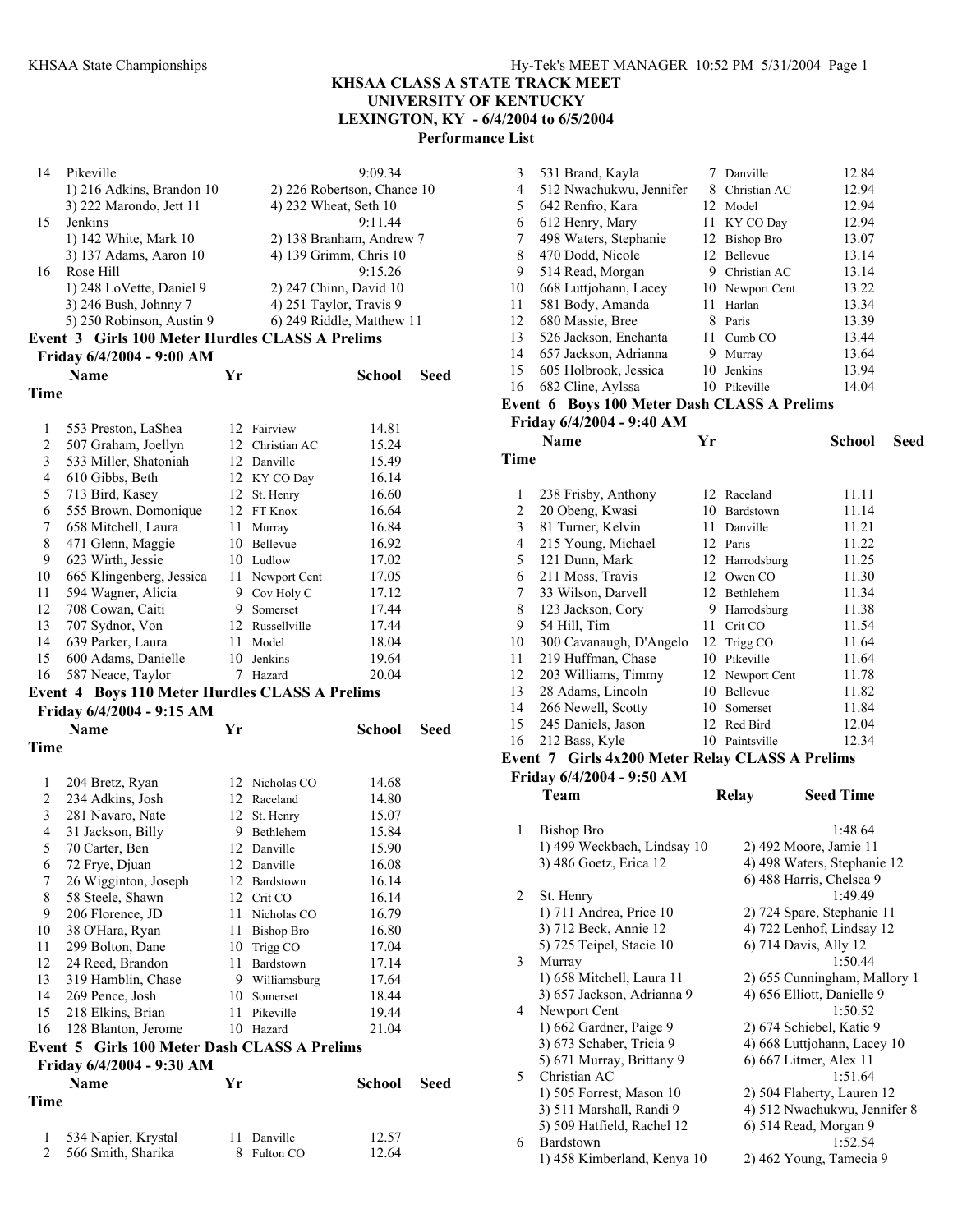3) 453 Douglas, Shanissa 8 4) 454 Downs, Brittany 12 5) 455 Hazelwood, Shatoya 9 6) 456 Hickman, Cassandra 12 7 Model 1:52.74 1) 648 Wilder, Maggie 09 2) 640 Pratt, Bethany 10 3) 641 Pratt, Kaylyn 08 4) 642 Renfro, Kara 12 5) 646 Wedel, Jackie 10 6) 645 Watts, Jillian 10 8 Danville 1:52.94 1) 536 Payne, Allie 9 2) 539 Penix, Tequisha 9 3) 537 Payne, Andrea 8 4) 532 Jenkins, Rebecca 11 5) 542 Stroup, Caroline 8 6) 543 Watson, Riona 8 9 Russellville 1:52.94 1) 705 Jones, Loreal 11 2) 702 Danrdige, Antoinette 11 3) 703 Danridge, Shonay 10 4) 707 Sydnor, Von 12 5) 704 Elam, Chloe 9 6) 701 Browder, Cerria 12 10 Bellevue 1:53.19 1) 476 Ross, Jessica 9 2) 472 Janson, Kelsie 11 3) 473 Myers, Megan 12 5) 477 Wennerman, Marie 10 6) 475 Reynolds, Malorie 9 11 FT Knox 1:53.94 1) 564 Wright, Annyce 8 2) 563 Williams, Monica 11 3) 557 Butts, Kareesha 11 4) 561 Neal, Ashley 9 5) 560 Lanier, Ashley 10 6) 559 Johnson, Sierra 11 12 Bethlehem 1:54.14 1) 483 Strasinger, Laura 10 2) 481 Snyder, Mallory 12 3) 478 Ballard, Kate 11 4) 482 Stanley, Brittany 11 5) 480 Snyder, Katlin 9 13 Williamsburg 1:57.34<br>1) 743 Stanfill, Shannon 11 2) 739 Gibbs, Beth 11 1) 743 Stanfill, Shannon 11 3) 737 Bryant, Nicole 11 4) 745 White, Erin 10 5) 741 Moses, Christy 10 6) 740 Karr, Chelsey 11 14 Lex Christ 1:57.43 1) 614 Bunge, Jenny 12 2) 620 Sweet, Abby 9 3) 615 Childers, Samantha 12 4) 618 Lynch, Meredith 10 5) 617 Johnson, Niki 10 6) 619 Purdy, Laura 11 15 Pikeville 1:58.54 1) 683 Combs, Elizabeth 12 2) 692 Rogers, Halie 11 3) 682 Cline, Aylssa 10 4) 688 Joyce, Bailey 10 16 Jenkins 2:09.54 1) 604 Hinch, Jessica 10 2) 601 Bentley, Kayla 11 3) 609 Tackett, Kayla 7 4) 607 Revis, Nicole 7 5) 603 Branham, Kayla 7

### **Event 8 Boys 4x200 Meter Relay CLASS A Prelims Friday 6/4/2004 - 9:55 AM Team Relay Seed Time**

|   | Danville                     | 1:32.12                   |
|---|------------------------------|---------------------------|
|   | 1) 78 Payne, Roderick 11     | 2) 77 Morris, Daylen 9    |
|   | 3) 81 Turner, Kelvin 11      | 4) 73 Guest, Jordan 12    |
|   | 5) 76 Moore, Avery 9         | 6) 79 Penix, Charles 12   |
| 2 | Trigg CO                     | 1:32.84                   |
|   | 1) 297 Acree, Dennis 11      | $2)$ 301 Diggs, Trey 11   |
|   | 3) 300 Cavanaugh, D'Angelo 1 | 4) 304 Russell, Frank 11  |
|   | 5) 298 Acree, Greg 10        | 6) 307 Wilson, Jon 9      |
| 3 | Newport Cent                 | 1:34.09                   |
|   | 1) 191 Camm, Randy 12        | 2) 192 Geiger, Tom 11     |
|   | 3) 199 Saalfeld, Jeff 12     | 4) 203 Williams, Timmy 12 |
|   | 5) 189 Bell, Paul 9          | 6) 190 Buemi, Ben 11      |
| 4 | Williamsburg                 | 1:34.24                   |
|   | 1) 317 Barton, Brett 12      | 2) 321 Hill, Will 11      |
|   | 3) 325 Trett, Justin 11      | 4) 322 Jones, Matt 11     |
|   | 5) 318 Day, Alex 11          | 6) 324 Renfro, William 11 |
|   |                              |                           |

| 5    | Murray                                           |    |                        | 1:34.44                       |      |
|------|--------------------------------------------------|----|------------------------|-------------------------------|------|
|      | 1) 182 Hall, Quintin 12                          |    |                        | 2) 183 Jones, Yannick 12      |      |
|      | 3) 186 Wells, Brandon 12                         |    |                        | 4) 181 Gayman, Solomon 11     |      |
|      | 5) 185 Troup, Rashad 10                          |    |                        |                               |      |
| 6    | Bardstown                                        |    |                        | 1:34.84                       |      |
|      | 1) 21 Payne, Chris 12                            |    |                        | 2) 11 Butler, Jamehyl 10      |      |
|      | 3) 13 Downs, Paul 9                              |    |                        | 4) 27 Young, Jermaine 12      |      |
|      | 5) 25 Stone, Maurice 12                          |    |                        | 6) 15 Hibbs, Jonathan 12      |      |
| 7    | Harrodsburg                                      |    |                        | 1:35.50                       |      |
|      | 1) 120 Brown, Brandon 9                          |    | 2) 123 Jackson, Cory 9 |                               |      |
|      | 3) 127 White, Travis 11                          |    | 4) 124 Jones, Chrys 9  |                               |      |
|      | 5) 126 Masterson, Kenton 10                      |    | 6) 121 Dunn, Mark 12   |                               |      |
| 8    | Crit CO                                          |    |                        | 1:36.04                       |      |
|      | 1) 58 Steele, Shawn 12                           |    | 2) 53 Guess, T.K. 10   |                               |      |
|      | 3) 59 Thompson, Sean 12                          |    |                        | 4) 56 Moss, Shawnte 11        |      |
|      | 5) 57 Sorina, Jeramie 7                          |    |                        | 6) 55 Moss, Demetric 12       |      |
| 9    | FT Knox                                          |    |                        | 1:36.14                       |      |
|      | 1) 95 Dright, Aurnell 12                         |    |                        | 2) 106 Williams, Tramarcus 8  |      |
|      | 3) 104 Williams, Derrick 9                       |    |                        | 4) 101 Pearson-Brown, John 12 |      |
|      | 5) 96 Grant, Trence 9                            |    |                        | 6) 97 Herring, Duwaun 12      |      |
| 10   | Pikeville                                        |    |                        | 1:36.64                       |      |
|      | 1) 219 Huffman, Chase 10                         |    |                        | 2) 227 Robinson, Weston 10    |      |
|      | 3) 217 Champlin, Tim 10                          |    | 4) 232 Wheat, Seth 10  |                               |      |
|      | Event 8 (Boys 4x200 Meter Relay CLASS A Prelims) |    |                        |                               |      |
|      | Team                                             |    | Relay                  | <b>Seed Time</b>              |      |
|      |                                                  |    |                        |                               |      |
| 11   | Nicholas CO                                      |    |                        | 1:36.69                       |      |
|      | 1) 207 Hall, Doug 12                             |    |                        | $2)$ 205 Curran, Tyler 10     |      |
|      | 3) 210 Warmouth, Jamie 11                        |    | 4) 204 Bretz, Ryan 12  |                               |      |
|      | 5) 208 Hicks, Nathan 12                          |    | 6) 206 Florence, JD 11 |                               |      |
| 12   | Somerset                                         |    |                        | 1:37.94                       |      |
|      | 1) 261 Cupac, Bosko 12                           |    |                        | 2) 263 El-Kalliny, Yasser 12  |      |
|      | 3) 264 El-Nagger, Ahmad 12                       |    |                        | 4) 266 Newell, Scotty 10      |      |
| 13   | Dayton                                           |    |                        | 1:38.25                       |      |
|      | 1) 91 Taylor, Anthony 12                         |    |                        | 2) 84 Beckner, Lester 11      |      |
|      | 3) 90 Stewart, Tim 10                            |    |                        | 4) 83 Anderson, Tim 11        |      |
|      | 5) 87 Hall, Phillip 11                           |    |                        | 6) 92 Tursany, Shawn 11       |      |
| 14   | Todd CO Cent                                     |    |                        | 1:38.44                       |      |
|      | 1) 296 Walton, Ryan 12                           |    |                        | 2) 294 Manica, Chaning 12     |      |
|      | 3) 291 Campbell, Todd 9                          |    |                        | 4) 292 Clements, Antonio 9    |      |
|      | 5) 293 Linville, Loren 10                        |    |                        |                               |      |
| 15   | Lynn Camp                                        |    |                        | 1:38.94                       |      |
|      | 1) 152 Chaffin, Jimmy 10                         |    | 2) 153 Mabe, Billy 11  |                               |      |
|      | 3) 156 Roskopf, Joe 8                            |    |                        | 4) 158 Spray, Micheal 12      |      |
|      | 5) 157 Spray, Eric 9                             |    | 6) 154 Mills, Nick 10  |                               |      |
| 16   | Hazard                                           |    |                        | 1:44.44                       |      |
|      | 1) 131 Palumbo, Joe 11                           |    |                        | 2) 128 Blanton, Jerome 10     |      |
|      | 3) 130 O'Steen, Charles 10                       |    | 4) 129 Hoskins, DJ 11  |                               |      |
|      | Event 9 Girls 1600 Meter Run CLASS A             |    |                        |                               |      |
|      | Saturday 6/5/2004 - 9:10 AM                      |    |                        |                               |      |
|      | Name                                             | Yr |                        | School                        | Seed |
| Time |                                                  |    |                        |                               |      |
|      |                                                  |    |                        |                               |      |
|      |                                                  |    |                        |                               |      |
| 1    | 592 Schlarman, Mollie                            | 11 | Cov Holy C             | 5:27.25                       |      |
| 2    | 723 Sieimer, Jenna                               | 10 | St. Henry              | 5:30.71                       |      |

| $2 \quad 723$ Siemer, Jenna | 10 St. Henry  | 5:30.71 |
|-----------------------------|---------------|---------|
| 3 621 Campbell, Coleen      | 8 Collegiate  | 5:31.04 |
| 4 485 Butsch, Molly         | 10 Bishop Bro | 5:34.22 |
| 5 717 Fette, Emily          | 9 St. Henry   | 5:34.25 |
| 6 568 Deaton, Raegan        | 6 Green CO    | 5:38.44 |
| 7 484 Bales, Lauren         | 12 Bishop Bro | 5:43.80 |
|                             |               |         |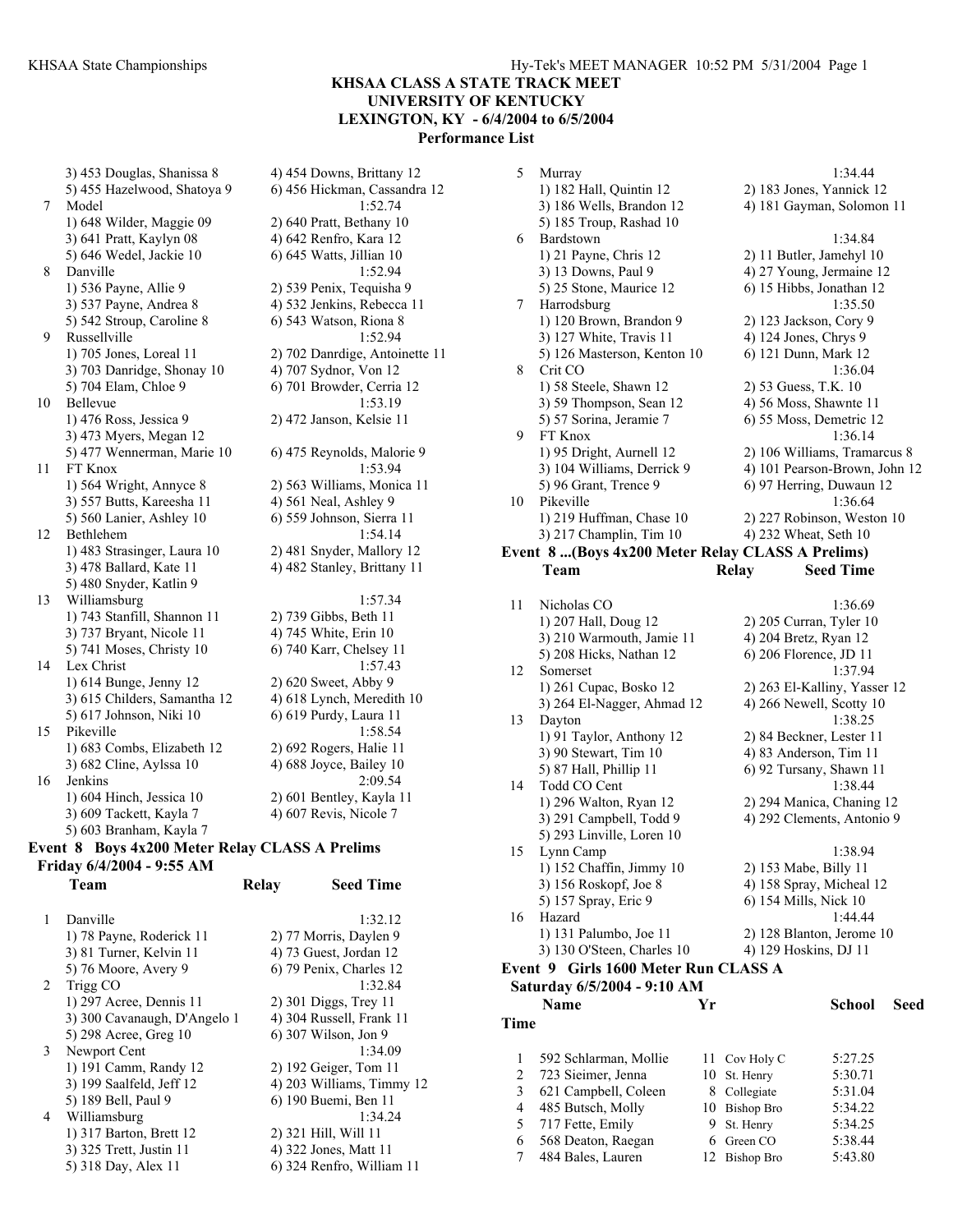# **KHSAA CLASS A STATE TRACK MEET UNIVERSITY OF KENTUCKY LEXINGTON, KY - 6/4/2004 to 6/5/2004**

**Performance List** 

| 8              | 616 Greer, Abby                                      |    | 12 Lex Christ  | 5:47.16                                          |  |
|----------------|------------------------------------------------------|----|----------------|--------------------------------------------------|--|
| 9              | 659 Ray, Peggy                                       |    | 10 Murray      | 5:47.64                                          |  |
| 10             | 501 McRoberts, Kelly                                 | 7  | <b>Brown</b>   | 5:48.14                                          |  |
| 11             | 735 Snyder, Brittany                                 |    | 8 Villa Madonn | 5:49.42                                          |  |
| 12             | 570 Moore, Mary Kate                                 |    | 9 Green CO     | 5:51.04                                          |  |
|                |                                                      |    |                |                                                  |  |
| 13             | 728 Bussey, Samantha                                 |    | 10 St. Mary    | 5:54.54                                          |  |
| 14             | 547 Boyd, Ally                                       |    | 10 Fairview    | 5:56.91                                          |  |
| 15             | 748 Moore, Courtney                                  | 10 | Wolfe CO       | 6:02.34                                          |  |
| 16             | 684 Demarest, Adrienne                               | 11 | Pikeville      | 6:04.34                                          |  |
|                | Event 10 Boys 1600 Meter Run CLASS A                 |    |                |                                                  |  |
|                | Saturday 6/5/2004 - 9:15 AM                          |    |                |                                                  |  |
|                | <b>Name</b>                                          | Yr |                | School<br>Seed                                   |  |
|                |                                                      |    |                |                                                  |  |
| Time           |                                                      |    |                |                                                  |  |
|                |                                                      |    |                |                                                  |  |
| 1              | 274 Bieger, Reggie                                   | 10 | St. Henry      | 4:33.34                                          |  |
| $\overline{c}$ | 282 Robinson, Greg                                   | 11 | St. Henry      | 4:34.73                                          |  |
| 3              | 172 Higgins, Zach                                    | 11 | Model          | 4:35.54                                          |  |
| 4              | 30 Boggs, Julian                                     |    | 12 Berea       | 4:36.74                                          |  |
| 5              | 36 Heil, Joey                                        |    | 12 Bishop Bro  | 4:41.93                                          |  |
| 6              | 98 Hurtle, Chris                                     | 11 | FT Knox        | 4:43.24                                          |  |
| 7              | 52 Smith, Dominic                                    | 11 | CovLatin       | 4:45.72                                          |  |
| 8              | 139 Grimm, Chris                                     |    | 10 Jenkins     | 4:46.14                                          |  |
|                |                                                      |    |                |                                                  |  |
| 9              | 233 Scheer, Carl                                     |    | 12 Providence  | 4:47.04                                          |  |
| 10             | 243 Watts, Daniel                                    | 11 | Raceland       | 4:49.01                                          |  |
| 11             | 248 LoVette, Daniel                                  |    | 9 Rose Hill    | 4:49.21                                          |  |
| 12             | 285 Bishop, Max                                      | 11 | St. Mary       | 4:49.34                                          |  |
| 13             | 42 Schmidt, Chad                                     |    | 10 Bishop Bro  | 4:50.26                                          |  |
| 14             | 110 Buchanan, Jon                                    | 12 | Green CO       | 4:51.34                                          |  |
| 15             | 44 Halsell, Robert                                   | 12 | <b>Brown</b>   | 4:51.44                                          |  |
|                |                                                      |    |                |                                                  |  |
| 16             | 216 Adkins, Brandon                                  |    | 10 Pikeville   | 5:03.74                                          |  |
|                |                                                      |    |                |                                                  |  |
|                | Event 11 Girls 4x100 Meter Relay CLASS A Prelims     |    |                |                                                  |  |
|                | Friday 6/4/2004 - 10:05 AM                           |    |                |                                                  |  |
|                | Team                                                 |    | <b>Relay</b>   | <b>Seed Time</b>                                 |  |
|                |                                                      |    |                |                                                  |  |
| 1              | Danville                                             |    |                | 52.21                                            |  |
|                | 1) 536 Payne, Allie 9                                |    |                | 2) 537 Payne, Andrea 8                           |  |
|                | 3) 532 Jenkins, Rebecca 11                           |    |                | 4) 534 Napier, Krystal 11                        |  |
|                | 5) 539 Penix, Tequisha 9                             |    |                | 6) 542 Stroup, Caroline 8                        |  |
| 2              | Russellville                                         |    |                | 52.24                                            |  |
|                |                                                      |    |                |                                                  |  |
|                | 1) 706 Posey, Quinsha 9                              |    |                | 2) 703 Danridge, Shonay 10                       |  |
|                | 3) 702 Danrdige, Antoinette 11                       |    |                | 4) 707 Sydnor, Von 12                            |  |
|                | 5) 704 Elam, Chloe 9                                 |    |                | 6) 701 Browder, Cerria 12                        |  |
| 3              | St. Henry                                            |    |                | 52.50                                            |  |
|                | 1) 711 Andrea, Price 10                              |    |                | 2) 724 Spare, Stephanie 11                       |  |
|                | 3) 713 Bird, Kasey 12                                |    |                | 4) 722 Lenhof, Lindsay 12                        |  |
|                | 5) 725 Teipel, Stacie 10                             |    |                | 6) 714 Davis, Ally 12                            |  |
| 4              | <b>Bishop Bro</b>                                    |    |                | 52.68                                            |  |
|                | 1) 499 Weckbach, Lindsay 10                          |    |                | 2) 492 Moore, Jamie 11                           |  |
|                | 3) 494 Neiser, Beth 10                               |    |                | 4) 495 Ruth, Lisa 10                             |  |
|                | 5) 497 Stock, Kristin 11                             |    |                | 6) 487 Harris, Ashley 12                         |  |
| 5              | Beechwood                                            |    |                | 52.74                                            |  |
|                | 1) 469 Thompson, Sarah 12                            |    |                | 2) 464 Culbreth, Jenny 12                        |  |
|                | 3) 463 Carlotta, Chloe 8                             |    |                | 4) 468 Swift, Tara 12                            |  |
|                | 5) 466 Matthews, Julie 11                            |    |                | 6) 465 Gross, Tori 9                             |  |
| 6              | Murray                                               |    |                | 52.94                                            |  |
|                |                                                      |    |                | 2) 656 Elliott, Danielle 9                       |  |
|                | 1) 657 Jackson, Adrianna 9                           |    |                |                                                  |  |
| 7              | 3) 655 Cunningham, Mallory 1<br>Bellevue             |    |                | 4) 658 Mitchell, Laura 11<br>53.36               |  |
|                |                                                      |    |                |                                                  |  |
|                | 1) 476 Ross, Jessica 9<br>3) 475 Reynolds, Malorie 9 |    |                | 2) 473 Myers, Megan 12<br>4) 470 Dodd, Nicole 12 |  |

|    | 5) 471 Glenn, Maggie 10                            |              | 6) 472 Janson, Kelsie 11                             |
|----|----------------------------------------------------|--------------|------------------------------------------------------|
| 8  | Bardstown                                          |              | 53.64                                                |
|    | 1) 458 Kimberland, Kenya 10                        |              | 2) 453 Douglas, Shanissa 8                           |
|    | 3) 454 Downs, Brittany 12                          |              | 4) 455 Hazelwood, Shatoya 9                          |
|    | 5) 456 Hickman, Cassandra 12                       |              | 6) 462 Young, Tamecia 9                              |
| 9  | FT Knox                                            |              | 54.14                                                |
|    | 1) 564 Wright, Annyce 8                            |              | 2) 563 Williams, Monica 11                           |
|    | 3) 561 Neal, Ashley 9                              |              | 4) 560 Lanier, Ashley 10                             |
|    | 5) 557 Butts, Kareesha 11                          |              |                                                      |
| 10 | Newport Cent                                       |              | 54.46                                                |
|    | 1) 662 Gardner, Paige 9                            |              | 2) 661 Dawn, Angie 12                                |
|    | 3) 673 Schaber, Tricia 9                           |              | 4) 674 Schiebel, Katie 9                             |
|    | 5) 667 Litmer, Alex 11                             |              | 6) 671 Murray, Brittany 9                            |
|    | Event 11 (Girls 4x100 Meter Relay CLASS A Prelims) |              |                                                      |
|    | <b>Team</b>                                        | <b>Relay</b> | <b>Seed Time</b>                                     |
| 11 | Christian AC                                       |              | 54.94                                                |
|    | 1) 504 Flaherty, Lauren 12                         |              | 2) 514 Read, Morgan 9                                |
|    | 3) 512 Nwachukwu, Jennifer 8                       |              | 4) 511 Marshall, Randi 9                             |
|    | 5) 510 Karrer, Katie 9                             |              |                                                      |
| 12 | Rose Hill                                          |              | 55.48                                                |
|    | 1) 697 Maynard, Sally 11                           |              | 2) 696 Hamilton, Alison 8                            |
|    | 3) 700 Spradlin, Katy 10                           |              | 4) 699 Queen, Emily 9                                |
|    | 5) 698 Prince, Amber 12                            |              | 6) 695 Caldwell, Michah 12                           |
| 13 | Jenkins                                            |              | 55.94                                                |
|    | 1) 601 Bentley, Kayla 11                           |              | 2) 602 Branham, Beth 10                              |
|    | 3) 606 Pittman, Ciera 12                           |              | 4) 605 Holbrook, Jessica 10                          |
| 14 | Pikeville                                          |              | 56.24                                                |
|    | 1) 688 Joyce, Bailey 10                            |              | 2) 692 Rogers, Halie 11                              |
|    | 3) 687 Francisco, Anne Sydney                      |              | 4) 685 Deskins, Amanda 12                            |
| 15 | Williamsburg                                       |              | 56.24                                                |
|    | 1) 743 Stanfill, Shannon 11                        |              | 2) 745 White, Erin 10                                |
|    | 3) 741 Moses, Christy 10                           |              | 4) 737 Bryant, Nicole 11                             |
|    | 5) 742 Prindle, Angela 10                          |              | 6) 746 Woods, Brenda 11                              |
| 16 | Harlan                                             |              | 56.44                                                |
|    | 1) 580 Barnes, Keshia 10<br>3) 581 Body, Amanda 11 |              | 2) 582 Fain, Amnda 11<br>4) 583 McMillen, Charlene 9 |
|    | 5) 584 Rouse, Cindy 6                              |              | 6) 585 Scruggs, Sara 6                               |
|    | Event 12 Boys 4x100 Meter Relay CLASS A Prelims    |              |                                                      |
|    | Friday 6/4/2004 - 10:15 AM                         |              |                                                      |
|    | Team                                               | <b>Relay</b> | <b>Seed Time</b>                                     |
|    |                                                    |              |                                                      |
| 1  | Trigg CO                                           |              | 44.94                                                |
|    | 1) 297 Acree, Dennis 11                            |              | 2) 301 Diggs, Trey 11                                |
|    | 3) 304 Russell, Frank 11                           |              | 4) 307 Wilson, Jon 9                                 |
|    | 5) 302 Mayes, Scott 8                              |              | 6) 308 Woods, Rick 10                                |
| 2  | Murray                                             |              | 45.04                                                |
|    | 1) 182 Hall, Quintin 12                            |              | 2) 183 Jones, Yannick 12                             |
|    | 3) 186 Wells, Brandon 12                           |              | 4) 181 Gayman, Solomon 11                            |
|    | 5) 185 Troup, Rashad 10                            |              |                                                      |
| 3  | Bardstown                                          |              | 45.04                                                |
|    | 1) 11 Butler, Jamehyl 10                           |              | 2) 12 Calhoun, Brian 10                              |
|    | 3) 15 Hibbs, Jonathan 12                           |              | 4) 27 Young, Jermaine 12                             |

5) 23 Phillips, Desmond 10 6) 13 Downs, Paul 9 4 Crit CO 45.04 1) 56 Moss, Shawnte 11 2) 58 Steele, Shawn 12<br>3) 53 Guess, T.K. 10 4) 54 Hill, Tim 11

5 Harrodsburg 45.70<br>1) 120 Brown, Brandon 9 2) 123 Jackson, Cory 9

6) 59 Thompson, Sean 12<br> $45.70$ 

3) 53 Guess, T.K. 10<br>5) 57 Sorina, Jeramie 7

1) 120 Brown, Brandon 9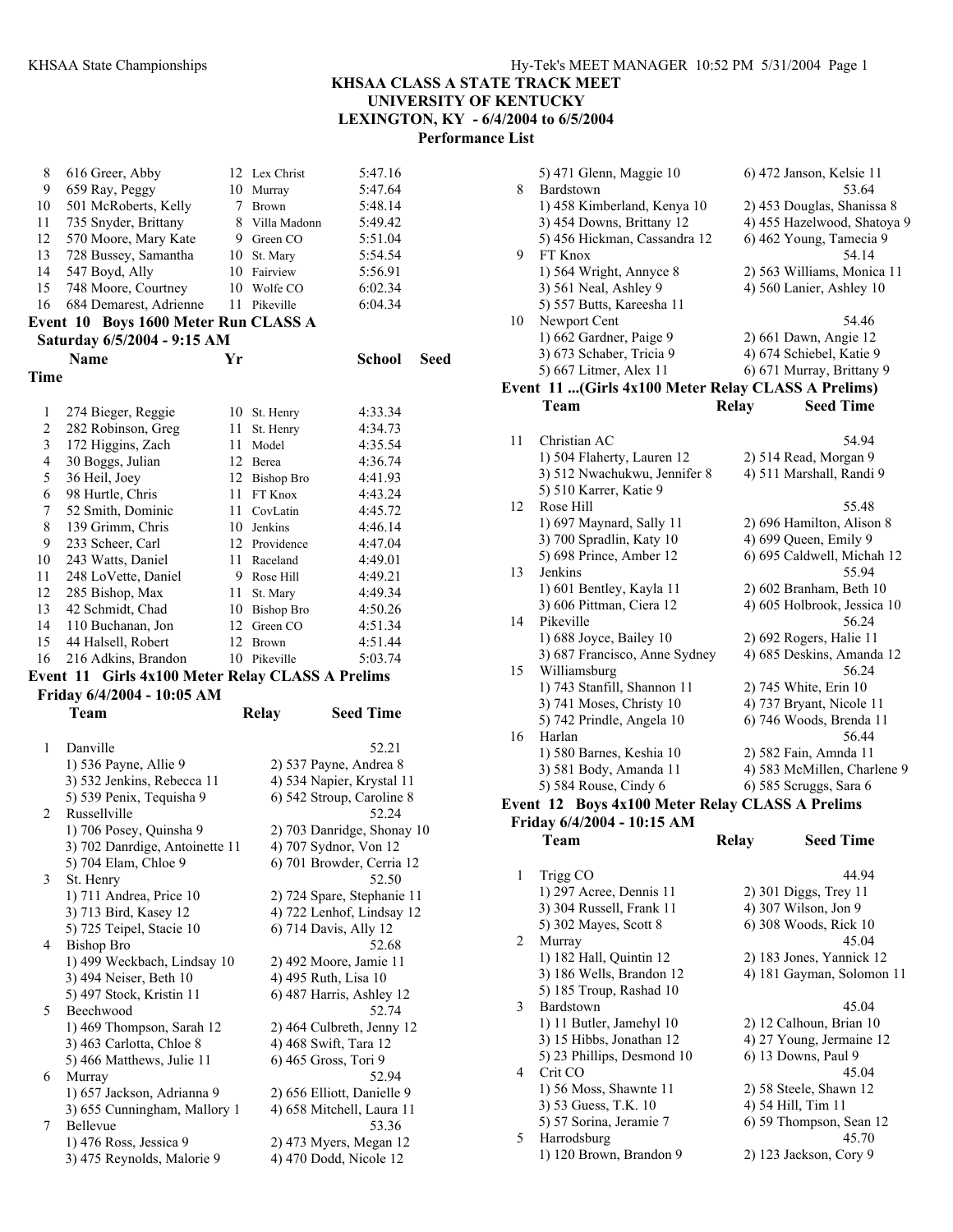#### **KHSAA CLASS A STATE TRACK MEET**

**UNIVERSITY OF KENTUCKY LEXINGTON, KY - 6/4/2004 to 6/5/2004** 

**Performance List** 

3) 127 White, Travis 11 4) 124 Jones, Chrys 9 5) 125 Masterson, DeMarkus 9 6) 121 Dunn, Mark 12 6 Newport Cent 46.10 1) 190 Buemi, Ben 11 2) 192 Geiger, Tom 11 3) 201 Smith, Kevin 12 4) 203 Williams, Timmy 12 5) 189 Bell, Paul 9 6) 193 Heil, Bradley 12 7 Russellville 46.14 1) 254 Hampton, Chris 11 2) 253 Gordon, Travelis 12 3) 257 Smith, Anthony 12 4) 256 Hamton, Isaiah 8 5) 255 Hampton, Dontray 11 6) 258 Sydnor, Dustin 8 8 FT Knox 46.24 1) 95 Dright, Aurnell 12 2) 106 Williams, Tramarcus 8 4) 101 Pearson-Brown, John 12 5) 97 Herring, Duwaun 12 6) 96 Grant, Trence 9 9 Villa Madonn 46.41 1) 312 Klare, Joey 12 2) 314 Weber, Mike 11 3) 309 Bokelman, Zack 12 4) 311 Gibson, Mike 12 5) 310 Diaz del Castillo, Felipe 6) 313 Schworer, Alex 12 10 Dayton 46.71 1) 83 Anderson, Tim 11 2) 90 Stewart, Tim 10  $3) 84$  Beckner, Lester 11  $\qquad \qquad$  4) 91 Taylor, Anthony 12 5) 92 Tursany, Shawn 11 6) 87 Hall, Phillip 11 11 Pikeville 47.04 1) 227 Robinson, Weston 10 2) 219 Huffman, Chase 10 3) 230 Sword, Derek 12 4) 232 Wheat, Seth 10 12 Williamsburg 47.04 1) 321 Hill, Will 11 2) 325 Trett, Justin 11 3) 319 Hamblin, Chase 9 4) 317 Barton, Brett 12 5) 316 Ayers, Tyler 11 6) 318 Day, Alex 11 13 C-Ville 47.24 1) 48 Thornton, Dewayne 11 2) 47 Perkins, Isaiah 10  $3)$  45 Anderson, Anthony 9 4) 46 Anderson, Chris 11 14 Hazard 47.24 1) 131 Palumbo, Joe 11 2) 128 Blanton, Jerome 10 3) 132 Sizemore, Stephen 12 4) 129 Hoskins, DJ 11 15 Somerset 47.54 1) 261 Cupac, Bosko 12 2) 263 El-Kalliny, Yasser 12 3) 264 El-Nagger, Ahmad 12 4) 265 Jamison, Ryan 11 5) 266 Newell, Scotty 10 6) 267 Norman, Ray 10 16 Danville 47.65 1) 78 Payne, Roderick 11 2) 77 Morris, Daylen 9 3) 81 Turner, Kelvin 11 4) 79 Penix, Charles 12 5) 76 Moore, Avery 9 6) 80 Strode, BJ 9

### **Event 13 Girls 400 Meter Dash CLASS A Prelims Friday 6/4/2004 - 10:25 AM**

|             | Name                   | Yг |              | School  | Seed |
|-------------|------------------------|----|--------------|---------|------|
| <b>Time</b> |                        |    |              |         |      |
|             |                        |    |              |         |      |
| 1           | 648 Wilder, Maggie     | 09 | Model        | 1:00.04 |      |
| 2           | 566 Smith, Sharika     | 8  | Fulton CO    | 1:00.34 |      |
| 3           | 716 Dooley, Megan      | 10 | St. Henry    | 1:00.42 |      |
| 4           | 531 Brand, Kayla       |    | Danville     | 1:00.66 |      |
| 5           | 552 Musick, Mandy      | 10 | Fairview     | 1:00.70 |      |
| 6           | 712 Beck, Annie        |    | 12 St. Henry | 1:01.43 |      |
| 7           | 498 Waters, Stephanie  | 12 | Bishop Bro   | 1:02.01 |      |
| 8           | 556 Bryant, Kezia      | 9  | FT Knox      | 1:02.24 |      |
| 9           | 526 Jackson, Enchanta  | 11 | Cumb CO      | 1:02.44 |      |
| 10          | 505 Forrest, Mason     | 10 | Christian AC | 1:02.44 |      |
| 11          | 524 Vrabel, JoAnn      | 9  | CovLatin     | 1:02.56 |      |
| 12          | 596 Harlow, Mallory    | 11 | Lou Holy C   | 1:03.24 |      |
| 13          | 615 Childers, Samantha | 12 | Lex Christ   | 1:03.44 |      |

| 14             | 748 Moore, Courtney                              |    | 10 Wolfe CO               | 1:06.04       |      |
|----------------|--------------------------------------------------|----|---------------------------|---------------|------|
|                | Event 13  (Girls 400 Meter Dash CLASS A Prelims) |    |                           |               |      |
|                | Name                                             | Yr |                           | <b>School</b> | Seed |
| Time           |                                                  |    |                           |               |      |
|                |                                                  |    |                           |               |      |
| 15             | 544 Martin, Heather                              |    | 9 Dawson SP               | 1:06.34       |      |
| 16             | 608 Shubert, Lauren                              | 7  | Jenkins                   | 1:06.74       |      |
|                | Event 14 Boys 400 Meter Dash CLASS A Prelims     |    |                           |               |      |
|                | Friday 6/4/2004 - 10:35 AM                       |    |                           |               |      |
|                | Name                                             | Yr |                           | <b>School</b> | Seed |
| Time           |                                                  |    |                           |               |      |
|                |                                                  |    |                           |               |      |
| 1              | 234 Adkins, Josh                                 |    | 12 Raceland               | 49.94         |      |
| $\overline{c}$ | 20 Obeng, Kwasi                                  |    | 10 Bardstown              | 50.74         |      |
| 3              | 49 Tatum, Scott                                  |    | 12 Christian AC           | 50.94         |      |
| 4              | 238 Frisby, Anthony                              |    | 12 Raceland               | 51.30         |      |
| 5              | 107 Fields, Emmanuel                             |    | 12 Frankfort              | 51.84         |      |
| 6              | 191 Camm, Randy                                  |    | 12 Newport Cent           | 52.45         |      |
| 7              | 199 Saalfeld, Jeff                               |    | 12 Newport Cent           | 52.68         |      |
| 8              | 315 O'Reilly, Will                               |    | 12 Walton-Veron           | 52.77         |      |
| 9              | 317 Barton, Brett                                |    | 12 Williamsburg           | 52.84         |      |
| 10             | 297 Acree, Dennis                                |    | 11 Trigg CO               | 53.24         |      |
| 11             | 43 Schuchter, Danny                              |    | 11 Bishop Bro             | 53.34         |      |
| 12             | 68 McCutchen, Adam                               |    | 11 Cumb CO                | 53.44         |      |
| 13             | 171 Harvey, Justin                               |    | 12 Model                  | 53.44         |      |
| 14             | 13 Downs, Paul                                   |    | 9 Bardstown               | 53.44         |      |
| 15             | 298 Acree, Greg                                  |    | 10 Trigg CO               | 53.84         |      |
| 16             | 141 Thompson, Nathaniel                          | 11 | Jenkins                   | 54.04         |      |
| 17             | 229 Stanley, Aaron                               |    | 10 Pikeville              | 54.54         |      |
|                |                                                  |    |                           |               |      |
|                | Event 15 Girls 300 Meter Hurdles CLASS A Prelims |    |                           |               |      |
|                | Friday 6/4/2004 - 10:45 AM                       |    |                           |               |      |
|                | <b>Name</b>                                      | Yr |                           | <b>School</b> | Seed |
| Time           |                                                  |    |                           |               |      |
|                |                                                  |    |                           |               |      |
| 1              |                                                  |    | 12 Fairview               | 45.37         |      |
| 2              | 553 Preston, LaShea                              |    |                           | 46.96         |      |
| 3              | 713 Bird, Kasey                                  |    | 12 St. Henry              | 49.53         |      |
| $\overline{4}$ | 661 Dawn, Angie<br>658 Mitchell, Laura           | 11 | 12 Newport Cent<br>Murray | 49.64         |      |
| 5              |                                                  |    | 10 B Memorial             | 49.74         |      |
| 6              | 451 Rodgers, Jessica<br>533 Miller, Shatoniah    |    | 12 Danville               | 49.85         |      |
| $\overline{7}$ | 722 Lenhof, Lindsay                              |    | 12 St. Henry              | 50.09         |      |
| 8              | 500 Young, Jill                                  |    | 12 Bishop Bro             | 50.41         |      |
| 9              | 610 Gibbs, Beth                                  |    | 12 KY CO Day              | 50.84         |      |
| 10             | 688 Joyce, Bailey                                |    | 10 Pikeville              | 51.84         |      |
| 11             | 492 Moore, Jamie                                 | 11 | Bishop Bro                | 51.89         |      |
| 12             | 594 Wagner, Alicia                               |    | 9 Cov Holy C              | 52.23         |      |
| 13             | 637 Lunsford, Brittany                           | 11 | Model                     | 52.44         |      |
| 14             | 555 Brown, Domonique                             |    | 12 FT Knox                | 53.04         |      |
| 15             | 606 Pittman, Ciera                               | 12 | Jenkins                   | 54.04         |      |
| 16             | 736 Barton, Danni                                |    | 10 Williamsburg           | 54.14         |      |
|                | Event 16 Boys 300 Meter Hurdles CLASS A Prelims  |    |                           |               |      |
|                | Friday 6/4/2004 - 10:55 AM                       |    |                           |               |      |
|                | <b>Name</b>                                      | Yr |                           | School        | Seed |
| Time           |                                                  |    |                           |               |      |
|                |                                                  |    |                           |               |      |
| 1              | 204 Bretz, Ryan                                  |    | 12 Nicholas CO            | 39.98         |      |
| 2              | 31 Jackson, Billy                                |    | 9 Bethlehem               | 40.34         |      |

4 26 Wigginton, Joseph 12 Bardstown 41.84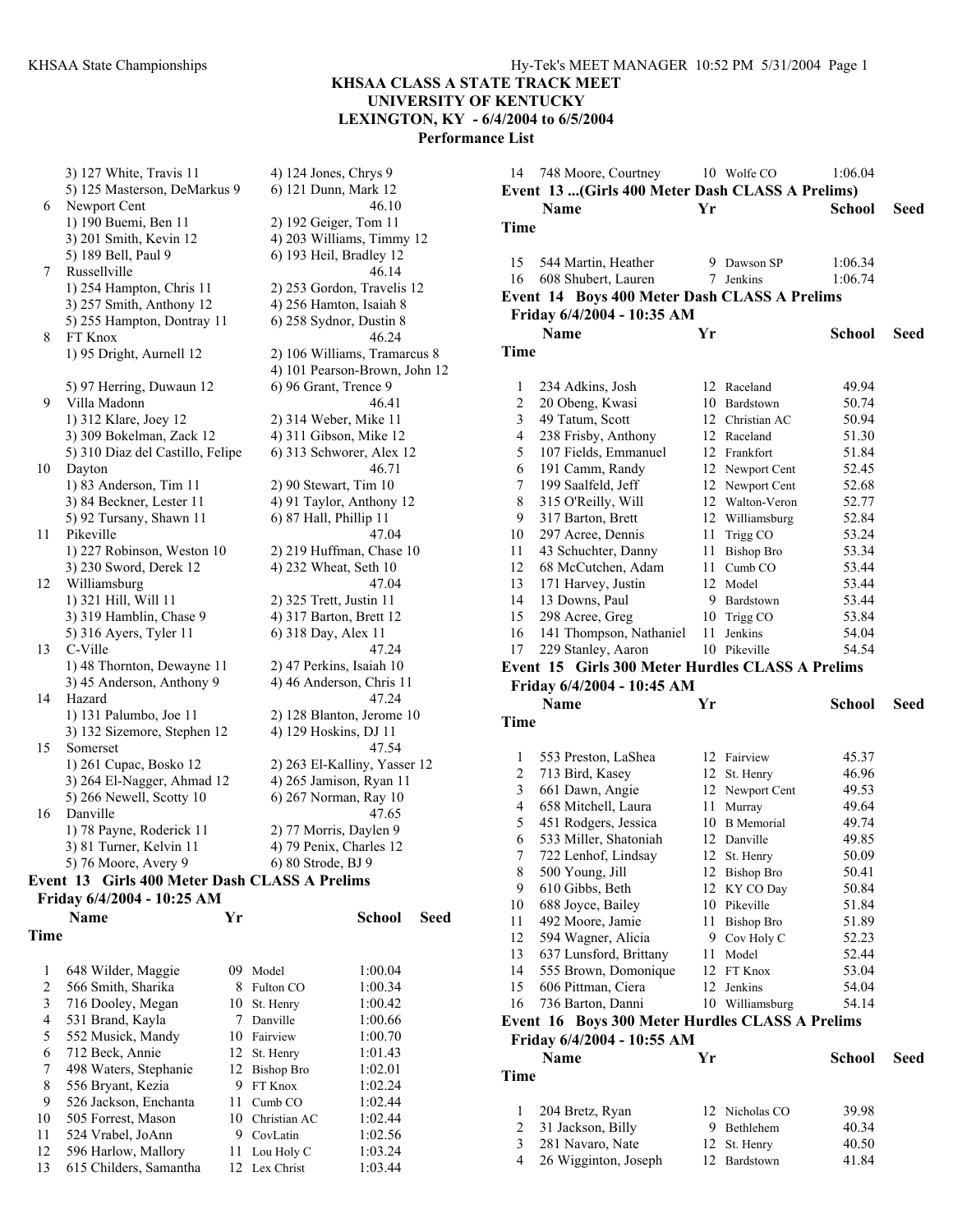| Time           | Name                                          | Yr   |                   | <b>School</b> | Seed |
|----------------|-----------------------------------------------|------|-------------------|---------------|------|
|                | Friday 6/4/2004 - 11:05 AM                    |      |                   |               |      |
|                | Event 19 Girls 200 Meter Dash CLASS A Prelims |      |                   |               |      |
| 16             | 248 LoVette, Daniel                           | 9    | Rose Hill         | 2:08.75       |      |
| 15             | 16 Hillard, Michael                           | 11   | Bardstown         | 2:08.64       |      |
| 14             | 226 Robertson, Chance                         |      | 10 Pikeville      | 2:08.54       |      |
| 13             | 102 Rowe, Jacie                               | 11   | FT Knox           | 2:08.54       |      |
| 12             | 139 Grimm, Chris                              |      | 10 Jenkins        | 2:08.54       |      |
| 11             | 208 Hicks, Nathan                             |      | 12 Nicholas CO    | 2:07.47       |      |
| 10             | 243 Watts, Daniel                             | 11   | Raceland          | 2:07.19       |      |
| 9              | 159 Conyea, Patrick                           | 11   | Mayfield          | 2:07.04       |      |
| 8              | 36 Heil, Joey                                 | 12   | <b>Bishop Bro</b> | 2:06.88       |      |
| 7              | 290 Wright, Nick                              | 12   | St. Mary          | 2:06.44       |      |
| 6              | 82 Chappell, Brandon                          | 12   | Dawson SP         | 2:06.24       |      |
| 5              | 172 Higgins, Zach                             | 11   | Model             | 2:05.54       |      |
| 4              | 118 Smith, Jacob                              |      | 12 Hancock CO     | 2:05.14       |      |
| 3              | 110 Buchanan, Jon                             | 12   | Green CO          | 2:03.94       |      |
| $\overline{c}$ | 34 Beane, Eric                                | 11   | <b>Bishop Bro</b> | 2:03.80       |      |
| 1              | 201 Smith, Kevin                              |      | 12 Newport Cent   | 2:02.40       |      |
|                |                                               |      |                   |               |      |
| Time           |                                               |      |                   |               |      |
|                | <b>Name</b>                                   | Yr   |                   | <b>School</b> | Seed |
|                | Saturday 6/5/2004 - 10:35 AM                  |      |                   |               |      |
|                | Event 18 Boys 800 Meter Run CLASS A           |      |                   |               |      |
|                |                                               |      | Brown             |               |      |
| 16             | 501 McRoberts, Kelly                          | 7    |                   | 2:35.24       |      |
| 15             | 686 Dye, Sarah Beth                           | 12   | Pikeville         | 2:34.04       |      |
| 14             | 735 Snyder, Brittany                          | 8    | Villa Madonn      | 2:33.96       |      |
| 13             | 485 Butsch, Molly                             |      | 10 Bishop Bro     | 2:33.91       |      |
| 12             | 615 Childers, Samantha                        |      | 12 Lex Christ     | 2:32.85       |      |
| 11             | 547 Boyd, Ally                                |      | 10 Fairview       | 2:32.77       |      |
| 10             | 748 Moore, Courtney                           |      | 10 Wolfe CO       | 2:32.64       |      |
| 9              | 545 Mills, Chelsea                            |      | 8 Dawson SP       | 2:32.04       |      |
| 8              | 616 Greer, Abby                               |      | 12 Lex Christ     | 2:31.52       |      |
| 7              | 568 Deaton, Raegan                            |      | 6 Green CO        | 2:30.54       |      |
| 6              | 484 Bales, Lauren                             |      | 12 Bishop Bro     | 2:30.30       |      |
| 5              | 659 Ray, Peggy                                |      | 10 Murray         | 2:29.94       |      |
| $\overline{4}$ | 654 Turner, Audra                             |      | 12 Monticello     | 2:29.84       |      |
| 3              | 716 Dooley, Megan                             |      | 10 St. Henry      | 2:29.42       |      |
| 2              | 597 Hines, Ashley                             | 11   | Lou Holy C        | 2:29.04       |      |
| 1              | 592 Schlarman, Mollie                         |      | 11 Cov Holy C     | 2:23.66       |      |
|                |                                               |      |                   |               |      |
| Time           |                                               |      |                   |               |      |
|                | <b>Name</b>                                   | Yr   |                   | <b>School</b> | Seed |
|                | Saturday 6/5/2004 - 10:25 AM                  |      |                   |               |      |
|                | Event 17 Girls 800 Meter Run CLASS A          |      |                   |               |      |
| 16             | 231 Tackett, Micheal                          | 11   | Pikeville         | 51.24         |      |
| 15             | 218 Elkins, Brian                             | 11   | Pikeville         | 45.24         |      |
| 14             | 319 Hamblin, Chase                            | 9    | Williamsburg      | 44.24         |      |
| 13             | 158 Spray, Micheal                            |      | 12 Lynn Camp      | 44.04         |      |
| 12             | 87 Hall, Phillip                              |      | 11 Dayton         | 44.03         |      |
| 11             | 294 Manica, Chaning                           |      | 12 Todd CO Cent   | 43.54         |      |
| 10             | 302 Mayes, Scott                              |      | 8 Trigg CO        | 43.44         |      |
| 9              | 38 O'Hara, Ryan                               |      | 11 Bishop Bro     | 43.41         |      |
| 8              | 239 Holbrook, Ian                             |      | 11 Raceland       | 43.39         |      |
| 7              | 169 Buell, Cody                               | 11 - | Model             | 43.34         |      |
| 6              | 58 Steele, Shawn                              |      | 12 Crit CO        | 42.64         |      |
| 5              | 72 Frye, Djuan                                |      | 12 Danville       | 42.39         |      |
|                |                                               |      |                   |               |      |

| $\mathbf{1}$             | 566 Smith, Sharika                           | 8    | Fulton CO         | 25.94         |      |
|--------------------------|----------------------------------------------|------|-------------------|---------------|------|
| $\overline{c}$           | 512 Nwachukwu, Jennifer                      | 8    | Christian AC      | 26.04         |      |
| $\overline{\mathbf{3}}$  | 534 Napier, Krystal                          |      | 11 Danville       | 26.32         |      |
| $\overline{\mathcal{L}}$ | 581 Body, Amanda                             |      | 11 Harlan         | 26.44         |      |
| 5                        | 470 Dodd, Nicole                             |      | 12 Bellevue       | 26.59         |      |
| 6                        | 668 Luttjohann, Lacey                        |      | 10 Newport Cent   | 26.61         |      |
| 7                        | 531 Brand, Kayla                             | 7    | Danville          | 26.86         |      |
| $\,$ $\,$                | 505 Forrest, Mason                           |      | 10 Christian AC   | 26.94         |      |
| 9                        | 642 Renfro, Kara                             |      | 12 Model          | 26.94         |      |
| 10                       | 498 Waters, Stephanie                        | 12   | <b>Bishop Bro</b> | 26.99         |      |
| 11                       | 648 Wilder, Maggie                           | 09.  | Model             | 27.04         |      |
| 12                       | 502 Goff, Somer                              |      | C-Ville           | 27.14         |      |
| 13                       | 596 Harlow, Mallory                          |      | 11 Lou Holy C     | 27.14         |      |
| 14                       | 702 Danrdige, Antoinette                     | 11 - | Russellville      | 27.54         |      |
| 15                       | 724 Spare, Stephanie                         | 11   | St. Henry         | 27.57         |      |
| 16                       | 605 Holbrook, Jessica                        | 10   | Jenkins           | 28.24         |      |
| 17                       | 608 Shubert, Lauren                          | 7    | Jenkins           | 29.54         |      |
|                          | Event 20 Boys 200 Meter Dash CLASS A Prelims |      |                   |               |      |
|                          | Friday 6/4/2004 - 11:15 AM                   |      |                   |               |      |
|                          | Name                                         | Yr   |                   | <b>School</b> | Seed |
|                          |                                              |      |                   |               |      |
| Time                     |                                              |      |                   |               |      |
|                          |                                              |      |                   |               |      |
| 1                        | 20 Obeng, Kwasi                              |      | 10 Bardstown      | 22.64         |      |
| $\overline{c}$           | 238 Frisby, Anthony                          |      | 12 Raceland       | 22.72         |      |
| $\overline{\mathbf{3}}$  | 73 Guest, Jordan                             |      | 12 Danville       | 22.84         |      |
| 4                        | 54 Hill, Tim                                 | 11   | Crit CO           | 22.84         |      |
| 5                        | 307 Wilson, Jon                              | 9    | Trigg CO          | 22.84         |      |
| 6                        | 300 Cavanaugh, D'Angelo                      | 12   | Trigg CO          | 22.94         |      |
| 7                        | 49 Tatum, Scott                              |      | 12 Christian AC   | 23.14         |      |
| $\,$ $\,$                | 215 Young, Michael                           |      | 12 Paris          | 23.21         |      |
| 9                        | 11 Butler, Jamehyl                           |      | 10 Bardstown      | 23.24         |      |
| 10                       | 211 Moss, Travis                             |      | 12 Owen CO        | 23.56         |      |
| 11                       | 203 Williams, Timmy                          |      | 12 Newport Cent   | 23.69         |      |
| 12                       | 158 Spray, Micheal                           |      | 12 Lynn Camp      | 24.04         |      |
| 13                       | 321 Hill, Will                               | 11   | Williamsburg      | 24.24         |      |
| 14                       | 199 Saalfeld, Jeff                           | 12   | Newport Cent      | 24.24         |      |
| 15                       | 217 Champlin, Tim                            | 10   | Pikeville         | 25.04         |      |
| 16                       | 212 Bass, Kyle                               |      | 10 Paintsville    | 25.34         |      |
|                          | Event 21 Girls 3200 Meter Run CLASS A        |      |                   |               |      |
|                          | Saturday 6/5/2004 - 10:50 AM                 |      |                   |               |      |
|                          | Name                                         | Yr   |                   | <b>School</b> | Seed |
| Time                     |                                              |      |                   |               |      |
|                          |                                              |      |                   |               |      |
| 1                        | 565 Unger, Leesa                             | 12   | Frankfort         | 12:23.40      |      |
| $\overline{c}$           | 621 Campbell, Coleen                         | 8    | Collegiate        | 12:26.24      |      |
| $\overline{\mathbf{3}}$  | 572 Bivens, Robin                            | 8    | Hancock CO        | 12:31.54      |      |
| $\overline{\mathcal{L}}$ | 723 Sieimer, Jenna                           | 10   | St. Henry         | 12:40.82      |      |
| 5                        | 731 Shoulta, Katherine                       | 7    | St. Mary          | 12:48.34      |      |
| 6                        | 579 Young, Lindsey                           | 7    | Hancock CO        | 13:05.24      |      |
| $\boldsymbol{7}$         | 611 Hendren, Lieve                           | 8    | KY CO Day         | 13:07.94      |      |
| $\,$ $\,$                | 593 Serrano, Alex                            | 9    | Cov Holy C        | 13:08.07      |      |
| 9                        | 719 Hentz, Courtney                          | 10   | St. Henry         | 13:08.10      |      |
| 10                       | 588 Arlinghaus, Terri                        | 11   | Cov Holy C        | 13:12.19      |      |
| 11                       | 520 Martin, Rachel                           | 9    | CovLatin          | 13:19.44      |      |
| 12                       | 570 Moore, Mary Kate                         | 9.   | Green CO          | 13:32.14      |      |
| 13                       | 569 Milby, BreAnna                           | 9    | Green CO          | 13:38.34      |      |
| 14                       | 541 Snapp, Kaitlin                           | 4    | Danville          | 13:56.29      |      |
| 15                       | 693 Shull, Madison                           | 6    | Pikeville         | 14:23.14      |      |
| 16                       | 604 Hinch, Jessica                           | 10   | Jenkins           | 15:27.94      |      |
|                          | Event 22 Boys 3200 Meter Run CLASS A         |      |                   |               |      |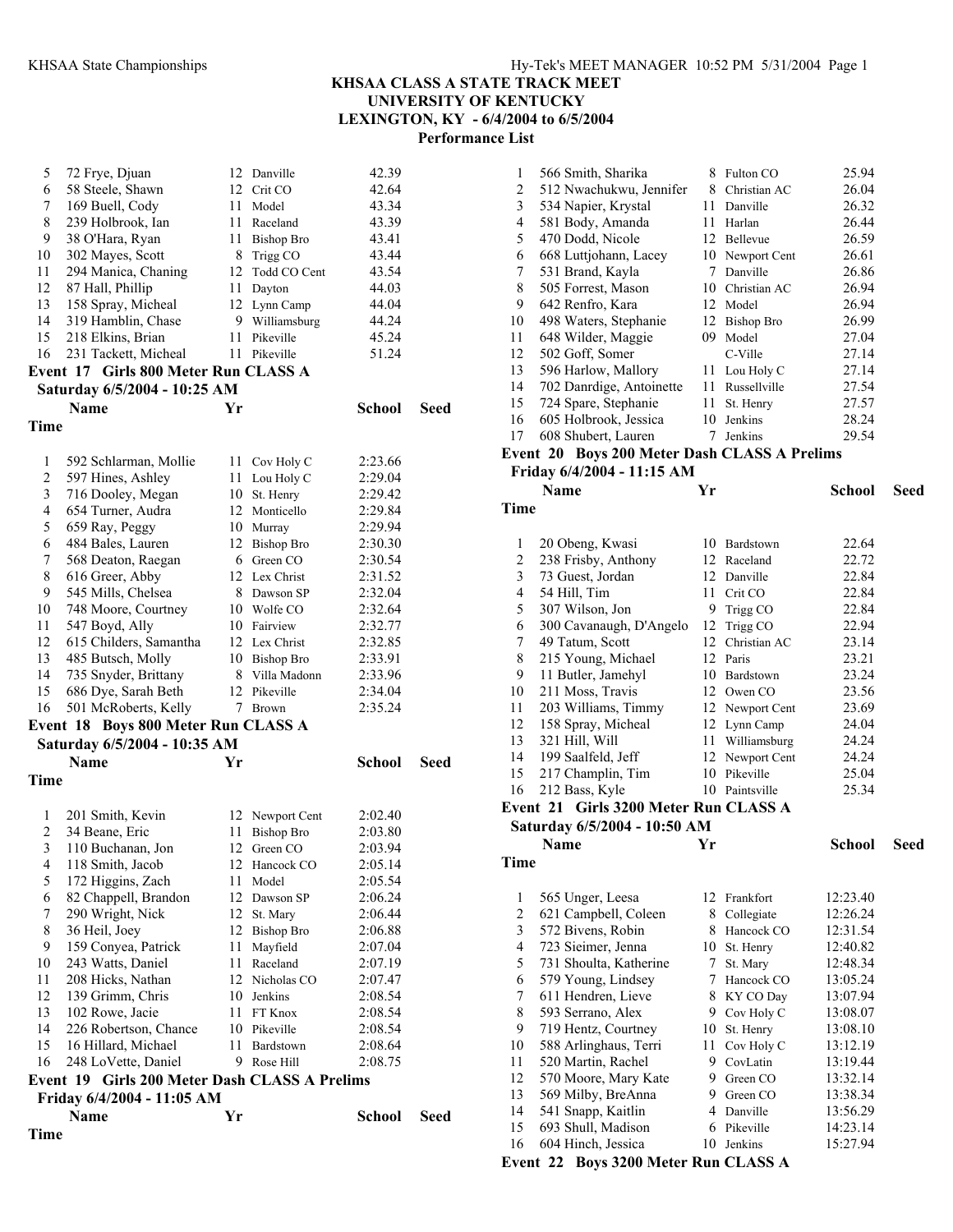|                | Saturday 6/5/2004 - 11:05 AM                       |      |               |                                       |      |
|----------------|----------------------------------------------------|------|---------------|---------------------------------------|------|
|                | <b>Name</b>                                        | Yr   |               | School                                | Seed |
| Time           |                                                    |      |               |                                       |      |
|                |                                                    |      |               |                                       |      |
| 1              | 288 Shoulta, Matthew                               | 11 - | St. Mary      | 10:06.04                              |      |
| 2              | 274 Bieger, Reggie                                 |      | 10 St. Henry  | 10:17.74                              |      |
| 3              | 52 Smith, Dominic                                  |      | 11 CovLatin   | 10:22.94                              |      |
| $\overline{4}$ | 30 Boggs, Julian                                   |      | 12 Berea      | 10:26.44                              |      |
| 5              | 233 Scheer, Carl                                   |      | 12 Providence | 10:29.74                              |      |
| 6              | 93 Young, Chris                                    |      | 8 Dayton      | 10:30.54                              |      |
| 7              | 94 Barker, Alex                                    |      | 9 Fairview    | 10:37.89                              |      |
| 8              | 119 Wardrip, Jeremy                                |      | 10 Hancock CO | 10:41.04                              |      |
| 9              | 98 Hurtle, Chris                                   |      | 11 FT Knox    | 10:47.34                              |      |
| 10             | 74 Hempel, Ross                                    |      | 8 Danville    | 10:47.39                              |      |
| 11             | 282 Robinson, Greg                                 |      | 11 St. Henry  | 10:50.24                              |      |
| 12             | 44 Halsell, Robert                                 |      | 12 Brown      | 10:50.74                              |      |
| 13             | 135 Bowling, Chad                                  |      | 11 Lou Holy C | 10:56.04                              |      |
| 14             | 172 Higgins, Zach                                  |      | 11 Model      | 11:12.04                              |      |
| 15             | 216 Adkins, Brandon                                |      | 10 Pikeville  | 11:28.74                              |      |
| 16             | 213 Cox, Aaron                                     | 9.   | Paintsville   | 11:51.44                              |      |
|                |                                                    |      |               |                                       |      |
|                | Event 23 Girls 4x400 Meter Relay CLASS A Prelims   |      |               |                                       |      |
|                | Friday 6/4/2004 - 11:25 AM                         |      |               |                                       |      |
|                | Team                                               |      | <b>Relay</b>  | <b>Seed Time</b>                      |      |
|                |                                                    |      |               |                                       |      |
| 1              | St. Henry                                          |      |               | 4:10.16                               |      |
|                | 1) 716 Dooley, Megan 10                            |      |               | 2) 723 Sieimer, Jenna 10              |      |
|                | 3) 713 Bird, Kasey 12                              |      |               | 4) 712 Beck, Annie 12                 |      |
|                | 5) 719 Hentz, Courtney 10                          |      |               | 6) 717 Fette, Emily 9                 |      |
| $\overline{2}$ | <b>Bishop Bro</b>                                  |      |               | 4:14.81                               |      |
|                | 1) 486 Goetz, Erica 12                             |      |               | 2) 500 Young, Jill 12                 |      |
|                | 3) 484 Bales, Lauren 12                            |      |               | 4) 485 Butsch, Molly 10               |      |
|                | 5) 494 Neiser, Beth 10                             |      |               | 6) 488 Harris, Chelsea 9              |      |
| 3              | Newport Cent                                       |      |               | 4:17.81                               |      |
|                | 1) 668 Luttjohann, Lacey 10                        |      |               | 2) 661 Dawn, Angie 12                 |      |
|                | 3) 664 Gerner, Laura 10                            |      |               | 4) 674 Schiebel, Katie 9              |      |
|                | 5) 671 Murray, Brittany 9                          |      |               | 6) 673 Schaber, Tricia 9              |      |
| 4              | Fairview                                           |      |               | 4:18.79                               |      |
|                | 1) 551 Litteral, Amber 11                          |      |               | 2) 547 Boyd, Ally 10                  |      |
|                | 3) 552 Musick, Mandy 10                            |      |               | 4) 553 Preston, LaShea 12             |      |
| 5              | Christian AC                                       |      |               | 4:19.94                               |      |
|                | 1) 505 Forrest, Mason 10                           |      |               | 2) 507 Graham, Joellyn 12             |      |
|                | 3) 515 Rowland, Lynz 10                            |      |               | 4) 503 Anderson, Bethany 10           |      |
|                | 5) 504 Flaherty, Lauren 12                         |      |               | 6) 513 O'Donnell, Mandy 10<br>4:22.52 |      |
| 6              | Danville                                           |      |               | 2) 542 Stroup, Caroline 8             |      |
|                | 1) 534 Napier, Krystal 11                          |      |               |                                       |      |
|                | 3) 530 Bearlien, Brittany 9                        |      |               | 4) 531 Brand, Kayla 7                 |      |
|                | 5) 536 Payne, Allie 9                              |      |               | 6) 532 Jenkins, Rebecca 11            |      |
|                | Event 23 (Girls 4x400 Meter Relay CLASS A Prelims) |      |               |                                       |      |
|                | Team                                               |      | Relay         | <b>Seed Time</b>                      |      |
|                |                                                    |      |               |                                       |      |
| 7              | FT Knox                                            |      |               | 4:22.84                               |      |
|                | 1) 557 Butts, Kareesha 11                          |      |               | 2) 562 Piernas, Erica 10              |      |
|                | 3) 556 Bryant, Kezia 9                             |      |               | 4) 559 Johnson, Sierra 11             |      |
|                | 5) 558 Griffin, Keyona 9                           |      |               | 6) 563 Williams, Monica 11            |      |
| 8              | Cov Holy C                                         |      |               | 4:26.09                               |      |
|                | 1) 591 Schlarman, Megan 11                         |      |               | 2) 590 Lee, Jenny 12                  |      |
|                | 3) 594 Wagner, Alicia 9                            |      |               | 4) 592 Schlarman, Mollie 11           |      |
|                | 5) 593 Serrano, Alex 9                             |      |               | 6) 589 Hopkins, Katie 11              |      |
| 9              | Model                                              |      |               | 4:26.84                               |      |
|                | 1) 648 Wilder, Maggie 09                           |      |               | 2) 645 Watts, Jillian 10              |      |

|    | 3) 637 Lunsford, Brittany 11                    | 4) 640 Pratt, Bethany 10                             |
|----|-------------------------------------------------|------------------------------------------------------|
|    | 5) 638 Neely, Caroline 10                       | 6) 647 Whitt, Carma 11                               |
| 10 | Bethlehem                                       | 4:26.94                                              |
|    | 1) 483 Strasinger, Laura 10                     | 2) 481 Snyder, Mallory 12                            |
|    | 3) 480 Snyder, Katlin 9                         | 4) 478 Ballard, Kate 11                              |
|    | 5) 479 Lyvers, Brittany 10                      |                                                      |
| 11 | Bardstown                                       | 4:27.34                                              |
|    | 1) 456 Hickman, Cassandra 12                    | 2) 457 Hubbard, Valerie 10                           |
|    | 3) 458 Kimberland, Kenya 10                     | 4) 459 Mathis, Nika 10                               |
|    | 5) 455 Hazelwood, Shatoya 9                     | 6) 460 Seaman, Jennifer 8                            |
| 12 | Monticello                                      | 4:27.44                                              |
|    | 1) 654 Turner, Audra 12                         | 2) 652 Gehring, Alisha 10<br>4) 649 Adams, Sierra 11 |
| 13 | 3) 653 Phillips, Meg 12<br>Hancock CO           | 4:33.44                                              |
|    | 1) 576 Powers, Rachel 10                        | 2) 575 Mittelberg, Meghan 7                          |
|    | 3) 577 Saltzman, Abbie 11                       | 4) 574 Gooch, Sara Jill 8                            |
|    | 5) 578 Schneider, Ilea 8                        | 6) 573 Boarman, Kelsey 7                             |
| 14 | Mayfield                                        | 4:39.24                                              |
|    | 1) 631 Williams, Chrisdion 11                   | 2) 626 Byrn, Kirsten 9                               |
|    | 3) 630 Ross, Brittany 10                        | 4) 628 Insco, Jerrika 9                              |
|    | 5) 625 Bush, Mackenzie 10                       | 6) 629 Jones, Ashley 10                              |
| 15 | Jenkins                                         | 4:43.34                                              |
|    | 1) 607 Revis, Nicole 7                          | 2) 609 Tackett, Kayla 7                              |
|    | 3) 600 Adams, Danielle 10                       | 4) 608 Shubert, Lauren 7                             |
|    | 5) 603 Branham, Kayla 7                         |                                                      |
| 16 | Pikeville                                       | 4:43.34                                              |
|    | 1) 684 Demarest, Adrienne 11                    | 2) 686 Dye, Sarah Beth 12                            |
|    | 3) 683 Combs, Elizabeth 12                      | 4) 690 McCoy, Lauren 12                              |
|    | Event 24 Boys 4x400 Meter Relay CLASS A Prelims |                                                      |
|    | Friday 6/4/2004 - 11:35 AM                      |                                                      |
|    | Team                                            | <b>Relay</b><br><b>Seed Time</b>                     |
| 1  | Newport Cent                                    | 3:32.62                                              |
|    | 1) 191 Camm, Randy 12                           | 2) 192 Geiger, Tom 11                                |
|    | 3) 201 Smith, Kevin 12                          | 4) 199 Saalfeld, Jeff 12                             |
|    | 5) 193 Heil, Bradley 12                         | 6) 190 Buemi, Ben 11                                 |
| 2  | St. Henry                                       | 3:34.47                                              |
|    | 1) 281 Navaro, Nate 12                          | 2) 278 Fette, Pat 12                                 |
|    | 3) 277 Cox, Tommy 10                            | 4) 284 Soper, David 10                               |
|    | 5) 279 Grill, Travis 10                         | 6) 280 Krummen, Michael 11                           |
| 3  | Danville                                        | 3:34.67                                              |
|    | 1) 81 Turner, Kelvin 11                         | 2) 73 Guest, Jordan 12                               |
|    | 3) 72 Frye, Djuan 12                            | 4) 78 Payne, Roderick 11                             |
| 4  | 5) 80 Strode, BJ 9                              | 6) 75 Houston, Spencer 10<br>3:35.15                 |
|    | Trigg CO<br>1) 297 Acree, Dennis 11             | 2) 305 Smithers, Stephan 10                          |
|    | 3) 301 Diggs, Trey 11                           | 4) 298 Acree, Greg 10                                |
|    | 5) 307 Wilson, Jon 9                            | 6) 302 Mayes, Scott 8                                |
| 5  | Bardstown                                       | 3:35.24                                              |
|    | 1) 13 Downs, Paul 9                             | 2) 20 Obeng, Kwasi 10                                |
|    | 3) 25 Stone Maurice 12                          | 4) 26 Wigginton Joseph 12                            |

|   | 1) 13 Downs, Paul 9          | $2)$ 20 Obeng, Kwasi 10     |
|---|------------------------------|-----------------------------|
|   | 3) 25 Stone, Maurice 12      | 4) 26 Wigginton, Joseph 12  |
|   | 5) 27 Young, Jermaine 12     | $6$ ) 22 Payne, Josh 10     |
| 6 | Raceland                     | 3:37.08                     |
|   | 1) 243 Watts, Daniel 11      | $2)$ 238 Frisby, Anthony 12 |
|   | 3) 236 Colegrove, Les 12     | 4) 242 Tolliver, Thomas 10  |
|   | 5) 234 Adkins, Josh 12       | 6) 239 Holbrook, Ian 11     |
|   | Cumb CO                      | 3:37.14                     |
|   | 1) 67 Long, Chad 10          | 2) 61 Alexander, Ken 11     |
|   | 3) 68 McCutchen, Adam 11     | 4) 65 Duvall, Josh 12       |
|   | 5) 60 Alexander, Jon Eric 12 | 6) 66 Garmon, Kenny 11      |
|   | Bishop Bro                   | 3:37.50                     |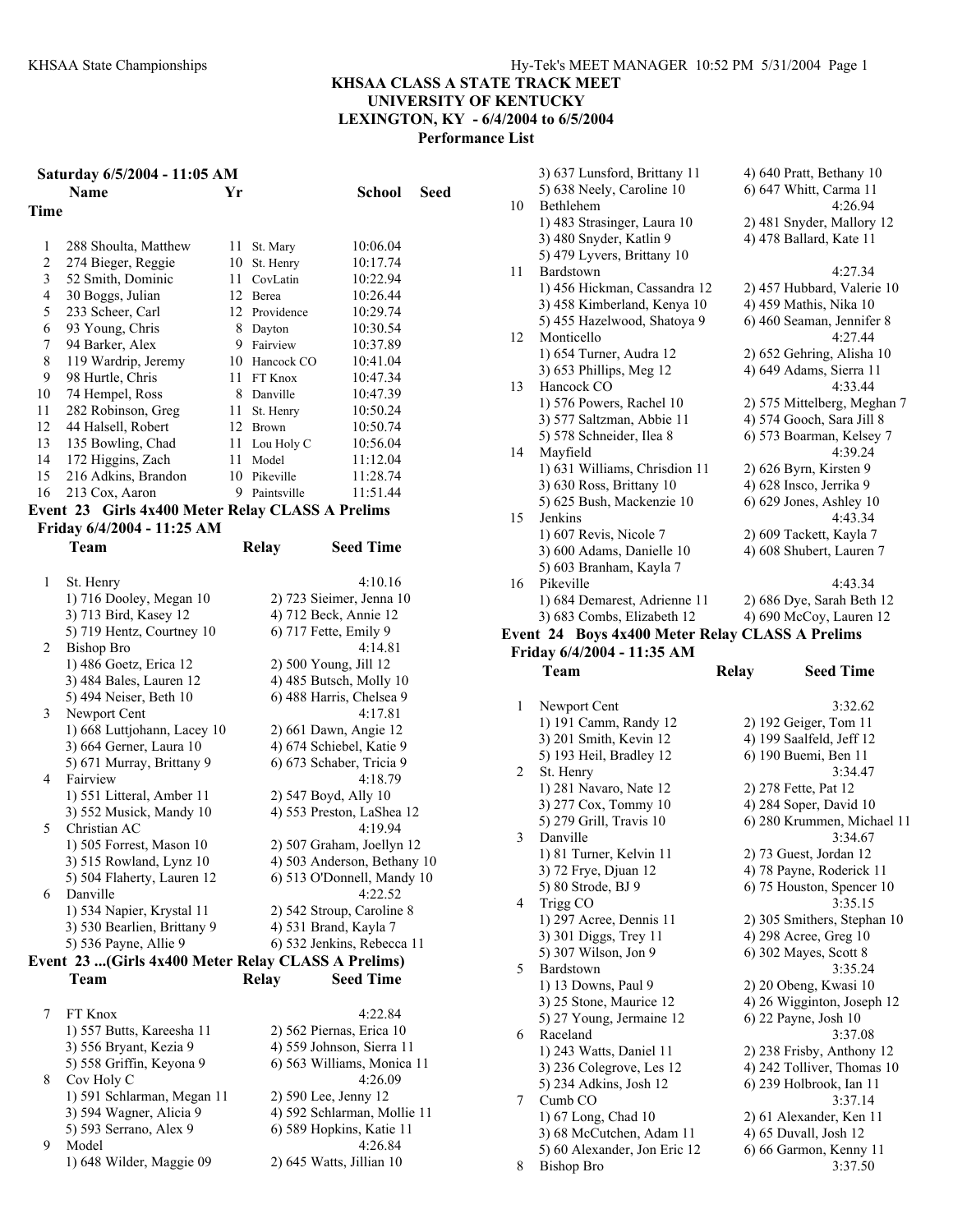**KHSAA CLASS A STATE TRACK MEET** 

**UNIVERSITY OF KENTUCKY LEXINGTON, KY - 6/4/2004 to 6/5/2004** 

**Performance List** 

1) 43 Schuchter, Danny 11 2) 36 Heil, Joey 12 3) 35 Dietrich, Sam 11 4) 34 Beane, Eric 11 5) 41 Sanker, Kenny 11 6) 40 Ritchie, Jason 11 9 Somerset 3:37.94 1) 261 Cupac, Bosko 12 2) 264 El-Nagger, Ahmad 12 3) 266 Newell, Scotty 10 4) 272 Wilson, Eric 10 5) 259 Adkins, Chris 12 10 FT Knox 3:45.08 1) 106 Williams, Tramarcus 8 2) 104 Williams, Derrick 9 3) 102 Rowe, Jacie 11 4) 95 Dright, Aurnell 12 5) 100 Key, Mike 9 6) 96 Grant, Trence 9 11 KY CO Day 3:45.42 1) 143 Beam, Trey 9 2) 147 Moody, Ryan 11 3) 148 Moore, Parker 11 4) 150 Radford, Chris 12 5) 146 Kettring, Sean 9 6) 151 Sheth, Amir 10 12 Murray 3:45.45 1) 182 Hall, Quintin 12 2) 178 Anderson, Logan 11 3) 180 Darnell, Seth 11 4) 187 Zirbel, Cody 11<br>5) 179 Barth, Cameron 9 6) 184 Pittman, Will 9 5) 179 Barth, Cameron 9 13 Jenkins 3:46.31 1) 140 Tackett, Jonah 12 2) 142 White, Mark 10 3) 139 Grimm, Chris 10 4) 141 Thompson, Nathaniel 11 14 Model 3:48.19 1) 171 Harvey, Justin 12 2) 167 Adams, Robert 12 3) 174 Lepage, Nick 11 4) 175 Marcum, Tyler 12 5) 176 Miller, Tommy 10 6) 173 Hogsed, Jamie 10 15 Russellville 3:48.34 1) 254 Hampton, Chris 11 2) 253 Gordon, Travelis 12 3) 256 Hamton, Isaiah 8 4) 252 Allison, Gentry 9 16 Pikeville 3:49.93 1) 221 Lockhart, William 10 2) 227 Robinson, Weston 10 3) 229 Stanley, Aaron 10 4) 223 Marondo, Sam 9 **Event 25 Girls Shot Put CLASS A Saturday 6/5/2004 - 8:30 AM** 

|                | Name                                  | Yr |                   | School   | Seed |
|----------------|---------------------------------------|----|-------------------|----------|------|
| Mark           |                                       |    |                   |          |      |
|                |                                       |    |                   |          |      |
| 1              | 554 Bailey, Cherrelle                 | 10 | FT Knox           | 33-06.00 |      |
| 2              | 473 Myers, Megan                      | 12 | Bellevue          | 33-00.00 |      |
| 3              | 670 McGraw, Molly                     | 10 | Newport Cent      | 32-09.75 |      |
| 4              | 590 Lee, Jenny                        | 12 | Cov Holy C        | 32-09.00 |      |
| 5              | 517 Caudill, April                    | 12 | Cordia            | 31-07.00 |      |
| 6              | 598 Schroader, Danielle               | 11 | Lou Holy C        | 30-02.00 |      |
| 7              | 461 Weathers, Brittany                | 9  | Bardstown         | 30-01.00 |      |
| 8              | 496 Simon, Michelle                   | 10 | <b>Bishop Bro</b> | 29-11.50 |      |
| 9              | 493 Negal, Jen                        | 10 | <b>Bishop Bro</b> | 29-10.00 |      |
| 10             | 660 Vincent, Brandi                   | 12 | Murray            | 29-08.00 |      |
| 11             | 567 Turner, Catrina                   | 11 | Fulton CO         | 29-07.00 |      |
| 12             | 679 Travis, Megan                     | 12 | Obi               | 29-03.00 |      |
| 13             | 678 Castle, Kelah                     | 10 | Nicholas CO       | 29-02.00 |      |
| 14             | 528 Andrew, Ashley                    | 11 | Danville          | 28-10.00 |      |
| 15             | 527 Staten, Colbie                    | 11 | Cumb CO           | 27-06.50 |      |
| 16             | 613 Evans, Ashley                     | 8  | Lee CO            | 26-02.50 |      |
|                | <b>Event 26 Boys Shot Put CLASS A</b> |    |                   |          |      |
|                | Friday 6/4/2004 - 8:30 AM             |    |                   |          |      |
|                | <b>Name</b>                           | Yr |                   | School   | Seed |
| Mark           |                                       |    |                   |          |      |
| 1              | 188 Zirbel, Cory                      | 11 | Murray            | 50-06.00 |      |
| $\overline{c}$ | 134 Borgelt, Nick                     | 12 | Lou Holy C        | 47-03.50 |      |

| 3                        | 306 Wadlington, Steven                    |     | 11 Trigg CO        | 46-00.00 |      |
|--------------------------|-------------------------------------------|-----|--------------------|----------|------|
| $\overline{4}$           | 209 Reid, Sam                             |     | 12 Nicholas CO     | 44-06.00 |      |
| 5                        | 164 Lawson, Adrian                        | 11  | Mayfield           | 44-05.00 |      |
| 6                        | 50 Weedman, Daniel                        |     | 10 Christian AC    | 44-01.00 |      |
| 7                        | 32 Ritchie, David                         |     | 12 Bethlehem       | 43-10.75 |      |
| 8                        | 51 Deguire, Sean                          |     | 12 CH Fellowshi    | 43-10.00 |      |
| 9                        | 109 Paige, Casey                          |     | Glasgow            | 43-07.00 |      |
| 10                       | 29 Schwartz, Keith                        |     | 12 Bellevue        | 43-04.00 |      |
| 11                       | 122 Harris, Michael                       |     | 12 Harrodsburg     | 42-10.00 |      |
| 12                       | 202 Speier, Chris                         |     | 12 Newport Cent    | 42-09.50 |      |
| 13                       | 214 Cummings, Adam                        |     | 10 Paintsville     | 41-09.00 |      |
| 14                       | 155 Reece, Richard                        | 12  | Lynn Camp          | 41-08.00 |      |
| 15                       | 65 Duvall, Josh                           | 12  | Cumb <sub>CO</sub> | 40-08.50 |      |
| 16                       | 132 Sizemore, Stephen                     |     | 12 Hazard          | 39-06.00 |      |
|                          | Event 27 Girls Discus Throw CLASS A       |     |                    |          |      |
|                          | Friday 6/4/2004 - 8:30 AM                 |     |                    |          |      |
|                          | <b>Name</b>                               | Yr  |                    | School   | Seed |
| Mark                     |                                           |     |                    |          |      |
|                          |                                           |     |                    |          |      |
| $\mathbf{1}$             | 474 Orme, Amanda                          |     | 12 Bellevue        | 105-11   |      |
| 2                        | 496 Simon, Michelle                       |     | 10 Bishop Bro      | 104-02   |      |
| 3                        | 660 Vincent, Brandi                       |     | 12 Murray          | 99-09    |      |
| $\overline{\mathcal{L}}$ | 610 Gibbs, Beth                           |     | 12 KY CO Day       | 94-09    |      |
| 5                        | 733 Whitlock, Sharda                      |     | 12 Trigg CO        | 92-08    |      |
| 6                        | 567 Turner, Catrina                       | 11- | Fulton CO          | 89-09    |      |
| 7                        | 554 Bailey, Cherrelle                     |     | 10 FT Knox         | 89-08    |      |
| 8                        | 590 Lee, Jenny                            |     | 12 Cov Holy C      | 88-11    |      |
| 9                        | 670 McGraw, Molly                         |     | 10 Newport Cent    | 88-11    |      |
| 10                       | 550 Hood, Tristen                         |     | 11 Fairview        | 88-01    |      |
| 11                       | 679 Travis, Megan                         |     | 12 Obi             | 87-03    |      |
| 12                       | 546 Mclain, Vanessa                       |     | 12 Evarts          | 87-02    |      |
| 13                       | 726 Torbeck, Krista                       | 12  | St. Henry          | 87-02    |      |
| 14                       | 586 Bartleson, Samantha                   |     | 9 Harrodsburg      | 81-11    |      |
| 15                       | 599 Sygiel, Julie                         | 11  | Jackson City       | 79-07    |      |
| 16                       | 517 Caudill, April                        |     | 12 Cordia          | 74-08    |      |
|                          | <b>Event 28 Boys Discus Throw CLASS A</b> |     |                    |          |      |
|                          | Saturday 6/5/2004 - 8:30 AM               |     |                    |          |      |
|                          | <b>Name</b>                               |     |                    |          |      |
|                          |                                           | Yr  |                    | School   | Seed |
| Mark                     |                                           |     |                    |          |      |
|                          |                                           |     |                    |          |      |
| $\perp$                  | 188 Zirbel, Cory                          |     | 11 Murray          | 143-09   |      |
| $\overline{\mathbf{c}}$  | 109 Paige, Casey                          |     | Glasgow            | 135-00   |      |
| 3                        | 59 Thompson, Sean                         | 12  | Crit CO            | 132-09   |      |
| $\overline{4}$           | 122 Harris, Michael                       | 12  | Harrodsburg        | 129-08   |      |
| 5                        | 306 Wadlington, Steven                    | 11  | Trigg CO           | 129-04   |      |
| 6                        | 51 Deguire, Sean                          | 12  | CH Fellowshi       | 128-07   |      |
| 7                        | 117 Masterson, Matt                       | 10  | Hancock CO         | 127-08   |      |
| 8                        | 19 Mattingly, Elliot                      |     | 10 Bardstown       | 125-09   |      |
| 9                        | 202 Speier, Chris                         | 12  | Newport Cent       | 122-09   |      |
| 10                       | 228 Scott, John                           | 10  | Pikeville          | 121-06   |      |
| 11                       | 50 Weedman, Daniel                        | 10  | Christian AC       | 120-08   |      |
| 12                       | 316 Ayers, Tyler                          | 11  | Williamsburg       | 118-09   |      |
| 13                       | 197 Rafferty, Michael                     | 12  | Newport Cent       | 118-03   |      |
| 14                       | 71 Donehy, Justin                         | 11  | Danville           | 117-09   |      |
| 15                       | 166 Parsons, Gail                         | 12  | Metcalfe CO        | 117-04   |      |
| 16                       | 214 Cummings, Adam                        |     | 10 Paintsville     | 116-00   |      |
|                          | Event 29 Girls Long Jump CLASS A          |     |                    |          |      |

**Friday 6/4/2004 - 8:30 AM**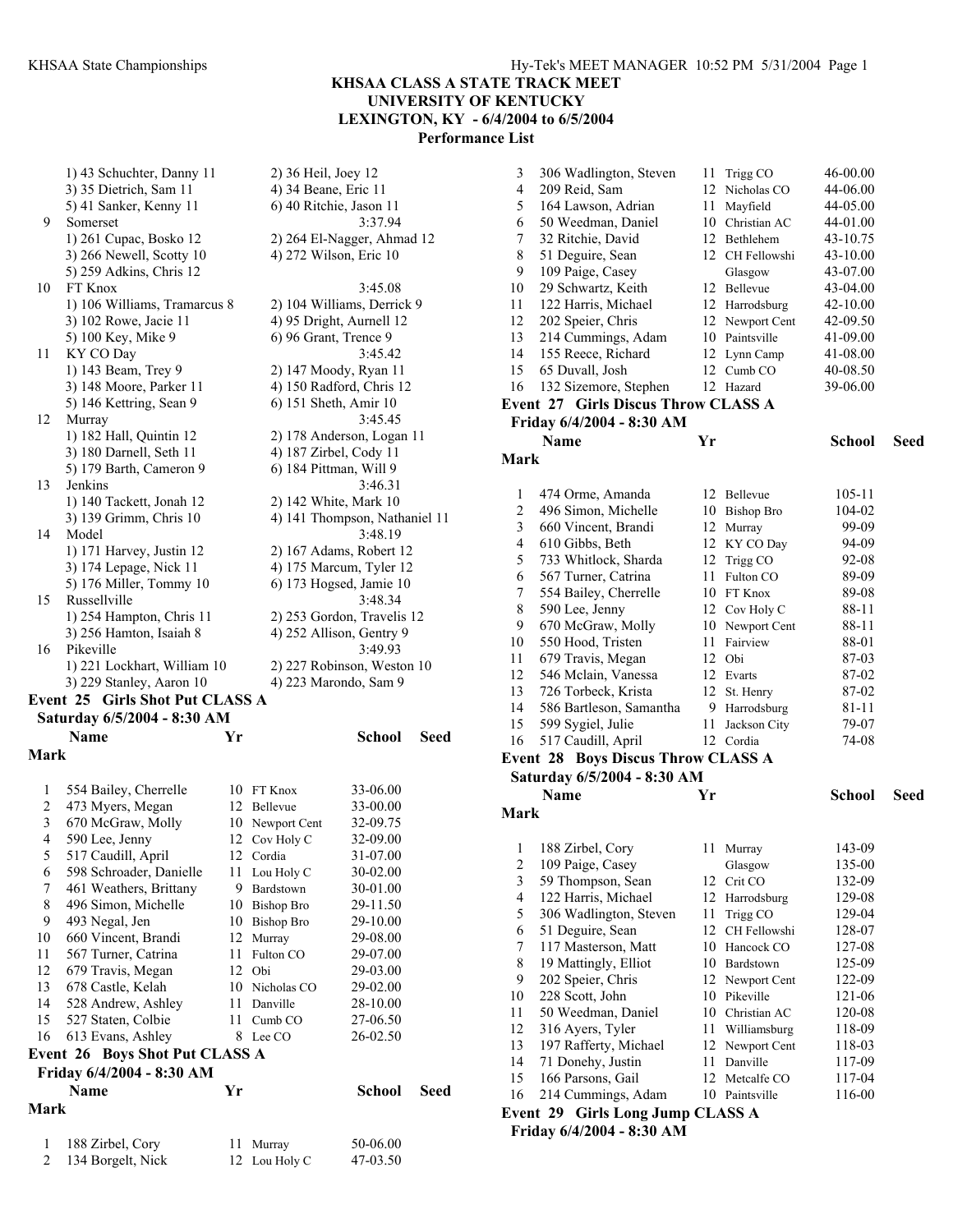|                         | Name                                                              | Yr   |                           | School               | Seed        |
|-------------------------|-------------------------------------------------------------------|------|---------------------------|----------------------|-------------|
| Mark                    |                                                                   |      |                           |                      |             |
| 1                       | 566 Smith, Sharika                                                | 8    | Fulton CO                 | 17-08.00             |             |
| $\overline{\mathbf{c}}$ | 708 Cowan, Caiti                                                  | 9.   | Somerset                  | 16-07.50             |             |
| 3                       | 553 Preston, LaShea                                               |      | 12 Fairview               | 16-07.50             |             |
| 4                       | 495 Ruth, Lisa                                                    |      | 10 Bishop Bro             | 16-01.50             |             |
| 5                       | 555 Brown, Domonique                                              |      | 12 FT Knox                | 16-01.50             |             |
| 6                       | 533 Miller, Shatoniah                                             |      | 12 Danville               | 15-11.00             |             |
| 7                       | 456 Hickman, Cassandra                                            |      | 12 Bardstown              | 15-10.75             |             |
| 8                       | 715 Davis, Lindsay                                                | 11   | St. Henry                 | 15-10.50             |             |
| 9                       | 487 Harris, Ashley                                                |      | 12 Bishop Bro             | 15-04.75             |             |
| 10                      | 641 Pratt, Kaylyn                                                 |      | 08 Model                  | 15-01.50             |             |
| 11                      | 656 Elliott, Danielle                                             |      | 9 Murray                  | 15-00.00             |             |
| 12                      | 667 Litmer, Alex                                                  | 11 - | Newport Cent              | 14-11.50             |             |
| 13                      | 468 Swift, Tara                                                   |      | 12 Beechwood              | 14-08.50             |             |
| 14                      | 453 Douglas, Shanissa                                             |      | 8 Bardstown               | 14-07.00             |             |
| 15                      | 688 Joyce, Bailey                                                 |      | 10 Pikeville              | 14-01.50             |             |
| 16                      | 747 Etienne, Jessica                                              |      | 9 Wolfe CO                | 13-09.25             |             |
|                         | <b>Event 30 Boys Long Jump CLASS A</b>                            |      |                           |                      |             |
|                         | Saturday 6/5/2004 - 8:30 AM<br>Name                               | Yr   |                           | <b>School</b>        | Seed        |
| Mark                    |                                                                   |      |                           |                      |             |
|                         |                                                                   |      |                           |                      |             |
| 1                       | 108 Holloway, Elvis                                               |      | 12 Fulton CO              | 21-00.00             |             |
| 2                       | 121 Dunn, Mark                                                    |      | 12 Harrodsburg            | 20-08.75             |             |
| 3                       | 73 Guest, Jordan                                                  |      | 12 Danville               | 20-08.00             |             |
| 4                       | 211 Moss, Travis                                                  |      | 12 Owen CO                | 20-05.50             |             |
| 5                       | 253 Gordon, Travelis                                              |      | 12 Russellville           | 20-02.00             |             |
| 6                       | 111 Doyle, Jordan                                                 | 11   | Hancock CO                | 20-01.00             |             |
|                         | Event 30 (Boys Long Jump CLASS A)                                 |      |                           |                      |             |
| Mark                    | Name                                                              | Yr   |                           | School               | Seed        |
|                         |                                                                   |      |                           |                      |             |
| 7                       | 21 Payne, Chris                                                   |      | 12 Bardstown              | 20-00.00             |             |
| 8                       | 12 Calhoun, Brian                                                 |      | 10 Bardstown              | 19-07.25             |             |
| 9                       | 267 Norman, Ray                                                   |      | 10 Somerset               | 19-07.00             |             |
| 10                      | 69 Baughman, Darius                                               |      | 10 Danville               | 19-06.75             |             |
| 11                      | 249 Riddle, Matthew                                               | 11   | Rose Hill                 | 19-06.25             |             |
| 12                      | 46 Anderson, Chris                                                | 11   | C-Ville                   | 19-04.75             |             |
| 13                      | 133 Booker, Marrell                                               | 11   | Lou Holy C                | 19-04.75             |             |
| 14                      | 41 Sanker, Kenny                                                  | 11   | <b>Bishop Bro</b>         | 19-01.50             |             |
| 15                      | 136 Chapman, Dutch                                                | 12   | Jackson City              | 19-00.50             |             |
| 16                      | 314 Weber, Mike                                                   | 11   | Villa Madonn              | 19-00.50             |             |
| 17                      | 141 Thompson, Nathaniel                                           | 11   | Jenkins                   | 18-10.00             |             |
| 18                      | 152 Chaffin, Jimmy                                                |      | 10 Lynn Camp              | 18-09.50             |             |
|                         | Event 31 Girls Triple Jump CLASS A<br>Saturday 6/5/2004 - 8:30 AM |      |                           |                      |             |
|                         | Name                                                              | Yr   |                           | <b>School</b>        | <b>Seed</b> |
| Mark                    |                                                                   |      |                           |                      |             |
|                         |                                                                   |      |                           |                      |             |
| 1                       | 555 Brown, Domonique                                              |      | 12 FT Knox                | 33-11.00             |             |
| $\overline{c}$          | 581 Body, Amanda                                                  | 11   | Harlan                    | 33-09.50             |             |
| 3                       | 456 Hickman, Cassandra                                            |      | 12 Bardstown              | 33-05.25             |             |
| $\overline{4}$          | 495 Ruth, Lisa                                                    |      | 10 Bishop Bro             | 33-01.00             |             |
| 5                       | 640 Pratt, Bethany                                                |      | 10 Model                  | 32-07.00             |             |
| 6                       | 612 Henry, Mary                                                   | 11   | KY CO Day                 | 32-04.50             |             |
| 7<br>8                  | 533 Miller, Shatoniah<br>595 Gahafer, Lauren                      | 12   | Danville<br>12 Lou Holy C | 32-02.50<br>32-01.00 |             |
|                         |                                                                   |      |                           |                      |             |

| 9                        | 571 Pegram, Karly                 |    | 9 Green CO        | 32-01.00      |      |
|--------------------------|-----------------------------------|----|-------------------|---------------|------|
| 10                       | 715 Davis, Lindsay                | 11 | St. Henry         | 31-09.00      |      |
| 11                       | 454 Downs, Brittany               | 12 | Bardstown         | 31-07.50      |      |
| 12                       | 656 Elliott, Danielle             | 9  | Murray            | 31-01.00      |      |
| 13                       | 626 Byrn, Kirsten                 | 9. | Mayfield          | 31-00.00      |      |
| 14                       | 605 Holbrook, Jessica             | 10 | Jenkins           | 30-09.50      |      |
| 15                       | 614 Bunge, Jenny                  |    | 12 Lex Christ     | 30-05.50      |      |
| 16                       | 687 Francisco, Anne Sydn          |    | 11 Pikeville      | 28-07.00      |      |
|                          | Event 32 Boys Triple Jump CLASS A |    |                   |               |      |
|                          | Friday 6/4/2004 - 8:30 AM         |    |                   |               |      |
|                          | <b>Name</b>                       | Yr |                   | <b>School</b> | Seed |
| <b>Mark</b>              |                                   |    |                   |               |      |
| 1                        | 65 Duvall, Josh                   |    | 12 Cumb CO        | 42-06.50      |      |
| $\overline{c}$           | 21 Payne, Chris                   |    | 12 Bardstown      | 42-00.00      |      |
| 3                        | 253 Gordon, Travelis              | 12 | Russellville      | 41-11.00      |      |
| $\overline{\mathcal{L}}$ | 141 Thompson, Nathaniel           | 11 | Jenkins           | 41-09.00      |      |
| 5                        | 22 Payne, Josh                    |    | 10 Bardstown      | 41-04.00      |      |
| 6                        | 267 Norman, Ray                   | 10 | Somerset          | 41-04.00      |      |
| 7                        | 241 Smith, Josh                   | 10 | Raceland          | 41-00.50      |      |
| 8                        | 41 Sanker, Kenny                  | 11 | <b>Bishop Bro</b> | 41-00.50      |      |
| 9                        | 186 Wells, Brandon                | 12 | Murray            | 40-11.00      |      |
| 10                       | 124 Jones, Chrys                  | 9  | Harrodsburg       | 40-09.50      |      |
| 11                       | 79 Penix, Charles                 | 12 | Danville          | 40-09.00      |      |
| 12                       | 59 Thompson, Sean                 | 12 | Crit CO           | 39-09.00      |      |
| 13                       | 54 Hill, Tim                      |    | 11 Crit CO        | 39-06.00      |      |
| 14                       | 277 Cox, Tommy                    | 10 | St. Henry         | 39-04.25      |      |
| 15                       | 77 Morris, Daylen                 | 9  | Danville          | 39-03.75      |      |
| 16                       | 224 Perry, Jonathan               | 11 | Pikeville         | 34-11.00      |      |
|                          | Event 33 Girls High Jump CLASS A  |    |                   |               |      |
|                          |                                   |    |                   |               |      |
|                          | Saturday 6/5/2004 - 8:30 AM       |    |                   |               |      |
|                          | <b>Name</b>                       | Yr |                   | <b>School</b> | Seed |
| <b>Mark</b>              |                                   |    |                   |               |      |
| 1                        | 610 Gibbs, Beth                   |    | 12 KY CO Day      | 5-00.00       |      |
| $\overline{c}$           | 721 Lageman, Rachel               | 12 | St. Henry         | 4-10.00       |      |
| 3                        | 456 Hickman, Cassandra            | 12 | Bardstown         | 4-10.00       |      |
| $\overline{\mathcal{L}}$ | 467 Swift, Shaya                  |    | 10 Beechwood      | 4-10.00       |      |
| 5                        | 624 Smith, Amanda                 | 11 | Lynn Camp         | 4-10.00       |      |
| 6                        | 633 Draper, Whitney               | 8  | Menifee CO        | 4-08.00       |      |
| $\overline{7}$           | 641 Pratt, Kaylyn                 | 08 | Model             | 4-08.00       |      |
| 8                        | 709 Hatano, Anna                  | 11 | Somerset          | 4-08.00       |      |
| 9                        | 644 Shelton, Rebecca              | 08 | Model             | 4-08.00       |      |
| 10                       | 736 Barton, Danni                 | 10 | Williamsburg      | 4-08.00       |      |
| 11                       | 622 Frytag, Rachel                | 11 | Ludlow            | 4-08.00       |      |
| 12                       | 577 Saltzman, Abbie               | 11 | Hancock CO        | 4-08.00       |      |
| 13                       | 710 Kerr, Hillary                 | 8  | Somerset          | 4-08.00       |      |
| 14                       | 682 Cline, Aylssa                 |    | 10 Pikeville      | 4-06.00       |      |
| 15                       | 659 Ray, Peggy                    | 10 | Murray            | 4-06.00       |      |
| 16                       | 532 Jenkins, Rebecca              | 11 | Danville          | 4-06.00       |      |
| 17                       | 525 Cozart, Breanna               |    | 8 Crit CO         | 4-06.00       |      |
| 18                       | 694 King, Kayla                   |    | 12 Raceland       | 4-06.00       |      |
| 19                       | 632 Burton, Loren                 | 9. | Menifee CO        | 4-06.00       |      |
| 20                       | 681 Cecil, Erica                  | 8. | Pikeville         | 4-04.00       |      |
|                          | Event 34 Boys High Jump CLASS A   |    |                   |               |      |
|                          | Friday 6/4/2004 - 8:30 AM         |    |                   |               |      |
| <b>Mark</b>              | Name                              | Yr |                   | <b>School</b> | Seed |